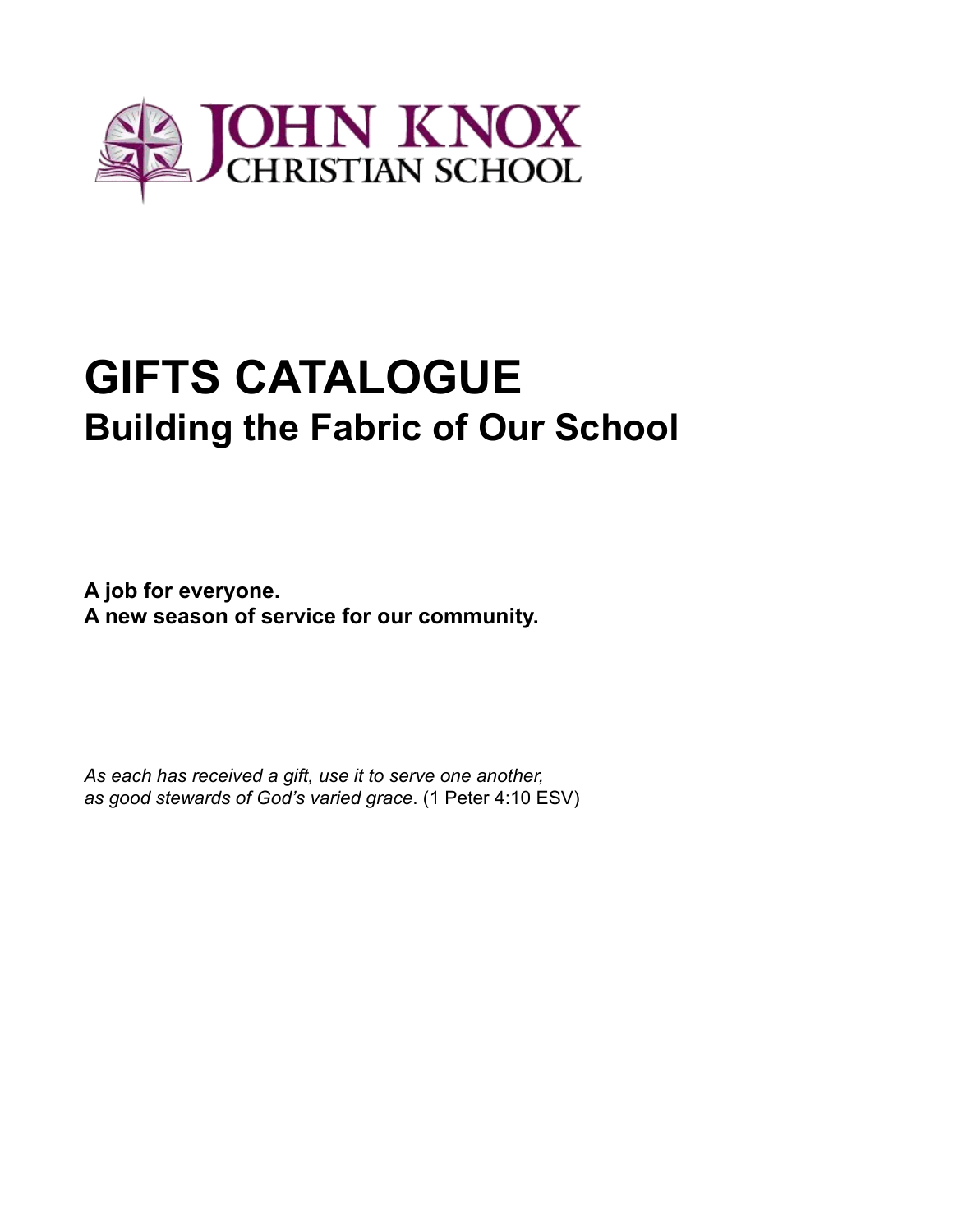# **TABLE OF CONTENTS**

| <b>ABOUT JOHN KNOX CHRISTIAN SCHOOL</b>              | 3              |
|------------------------------------------------------|----------------|
| <b>MISSION STATEMENT</b>                             | 3              |
| <b>VISION STATEMENT</b>                              | 3              |
| <b>OUR VALUES</b>                                    | 3              |
| THE GIFTS PROGRAM: GETTING INVOLVED FOR THE STUDENTS | 4              |
| <b>DEFINITION OF KEYWORDS</b>                        | 5              |
| <b>SCHOOL ORGANIZATION</b>                           | 6              |
| <b>Committees at JKCS</b>                            | 6              |
| <b>Building and Maintenance Committee Member</b>     | 6              |
| Contract Partnership Committee (CPC) Member          | $\overline{7}$ |
| <b>Volunteer Administrators</b>                      | 8              |
| <b>Used Uniform Volunteer Team</b>                   | $9\,$          |
| <b>Yard Duty Coordinator</b>                         | 10             |
| <b>Yard Duty Volunteer</b>                           | 10             |
| Lost and Found Assistant                             | 11             |
| <b>Office Assistant</b>                              | 11             |
| <b>EDUCATIONAL SUPPORT</b>                           | 12             |
| Kindergarten Volunteer Schedule Coordinator          | 12             |
| In-Class Assistance (Kindergarten)                   | 12             |
| Kindergarten Library Book Swap Volunteer             | 13             |
| Class Parent (Grades 1 through 5)                    | 14             |
| <b>Instrument Inventory Aides</b>                    | 15             |
| <b>Reading Parents</b>                               | 16             |
| <b>Bulletin Board Magician</b>                       | 17             |
|                                                      | 1              |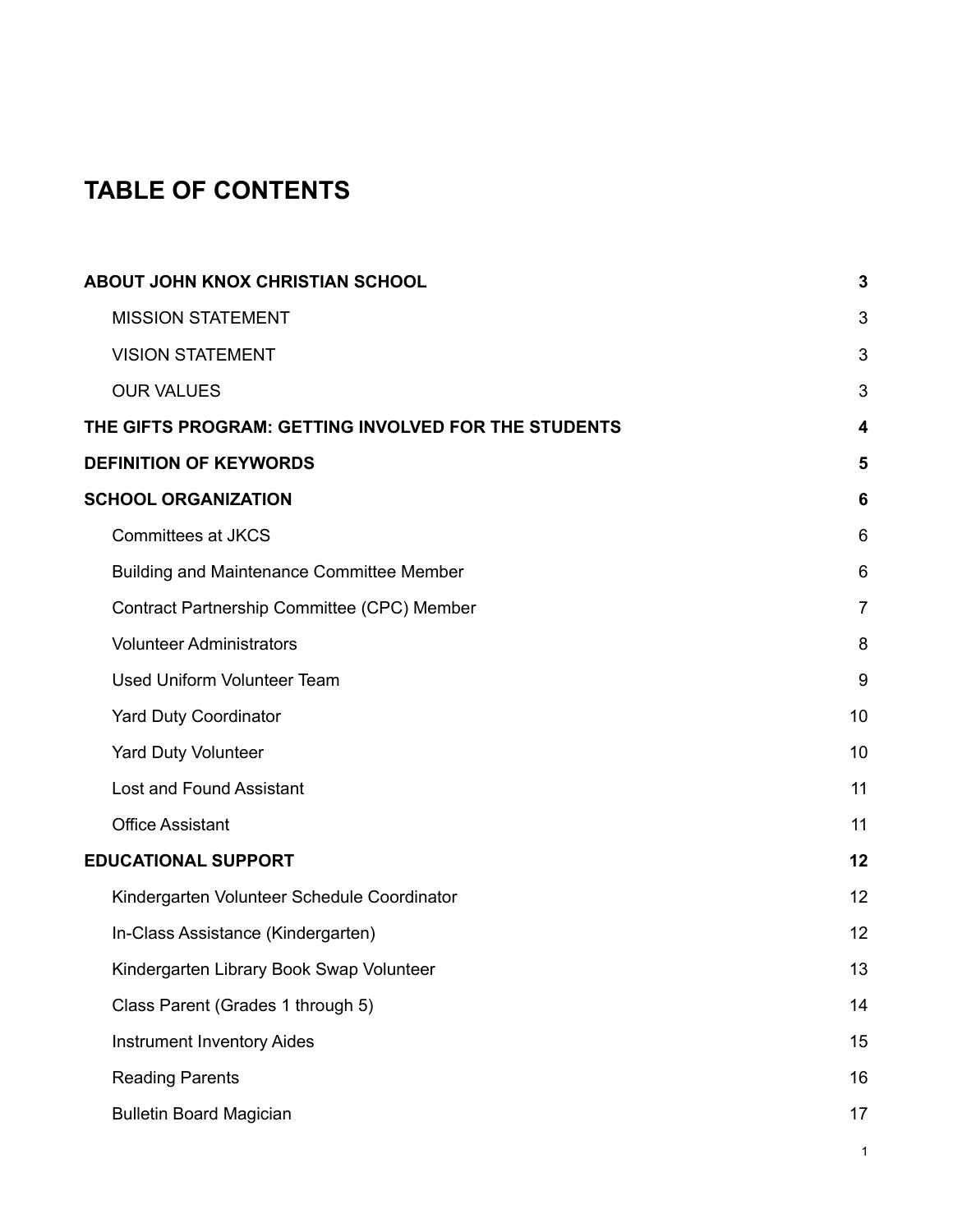| STUDENT AND SCHOOL ACTIVITIES                       | 18 |
|-----------------------------------------------------|----|
| Parents' Prayer Group Coordinator                   | 18 |
| <b>Choir Accompanist</b>                            | 19 |
| Virtual Choir Technology Aides                      | 19 |
| Coaching                                            | 20 |
| <b>SCHOOL COMMUNITY</b>                             | 21 |
| <b>Community Events and Development Team</b>        | 21 |
| <b>Supply Purchasing</b>                            | 22 |
| <b>JKCS Bakers</b>                                  | 23 |
| <b>Class Art Parent</b>                             | 24 |
| <b>SENIOR GRADUATION</b>                            | 25 |
| <b>Grade 7 Parents Graduation Committee</b>         | 25 |
| <b>Grade 8 Parents Graduation Committee</b>         | 26 |
| <b>BOARD OF DIRECTORS</b>                           | 27 |
| Board of Directors - Overview                       | 27 |
| <b>CHAIR</b>                                        | 27 |
| <b>VICE-CHAIR</b>                                   | 27 |
| <b>SECRETARY</b>                                    | 27 |
| <b>TREASURER</b>                                    | 28 |
| BUILDING AND MAINTENANCE COMMITTEE REPRESENTATIVE   | 28 |
| <b>IT REPRESENTATIVE</b>                            | 28 |
| CONTRACT PARTNERSHIP COMMITTEE (CPC) REPRESENTATIVE | 28 |
| <b>HOW DO I REGISTER?</b>                           | 29 |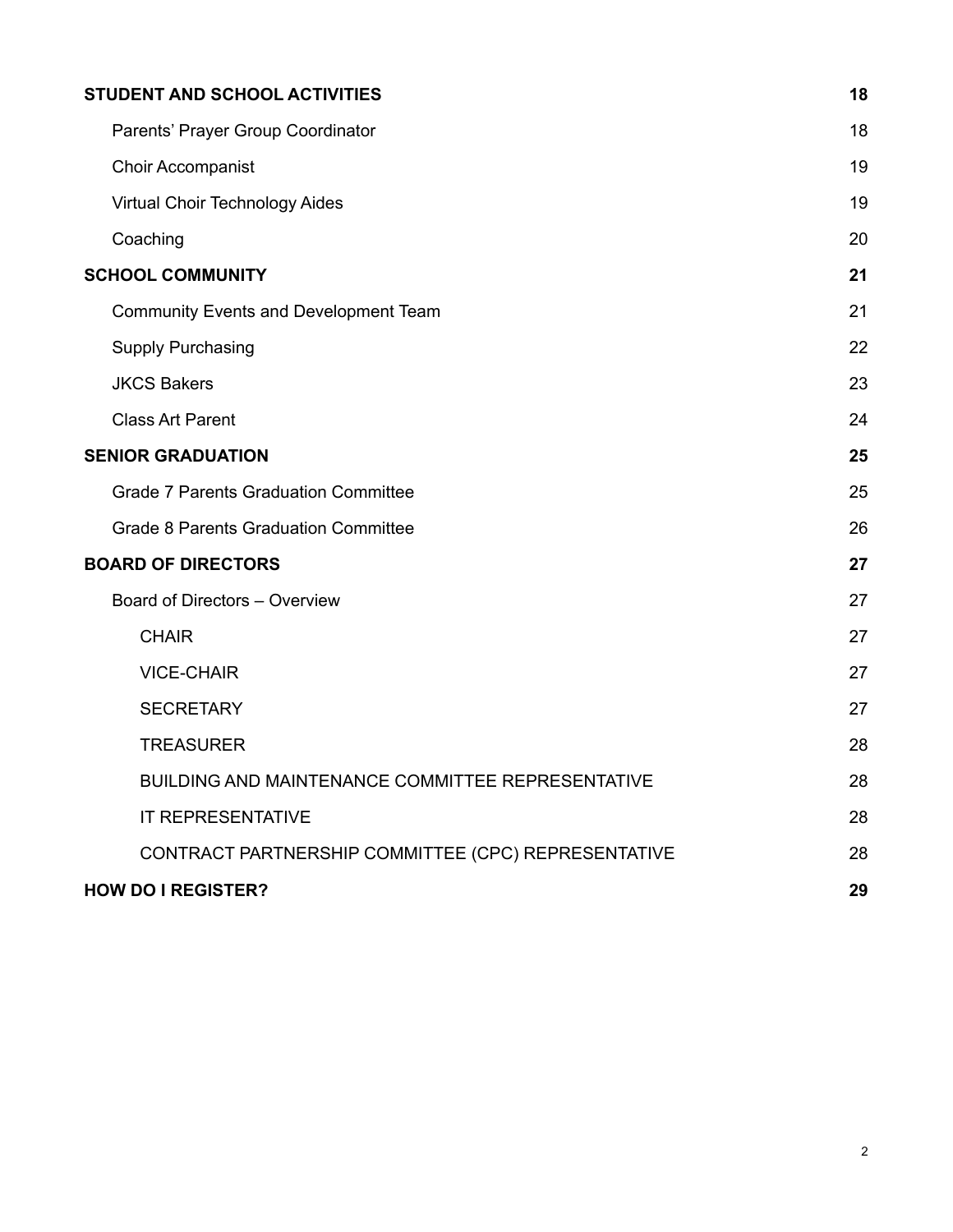# <span id="page-3-0"></span>**ABOUT JOHN KNOX CHRISTIAN SCHOOL**

As a community of Christian parents/guardians, teachers, and supporters drawn together from many churches, we believe that we are called to provide an education for our children which acknowledges the sovereignty of God, the Lordship of Christ, the authority of God's Word, and the power of the Holy Spirit in all of life. Parents, members, and supporters are committed to involvement in all aspects of our school. This includes sharing the financial responsibility for its operation and providing a multi-use facility as is necessary for the school's need, growth, and excellence.

### <span id="page-3-1"></span>**MISSION STATEMENT**

Igniting Wonder for God, Neighbour, and Creation

### <span id="page-3-2"></span>**VISION STATEMENT**

Our vibrant Christian school community will grow:

- Academically stimulated and joyful students
- Professionally engaged staff
- An economically, ethnically, and denominationally diverse membership

### <span id="page-3-3"></span>**OUR VALUES**

- Nurturing joyful and competent staff members
- Growing our intimacy with Jesus Christ
- Serving our neighbours habitually
- Celebrating each student
- Cultivating life-long learning
- Investigating life's diversity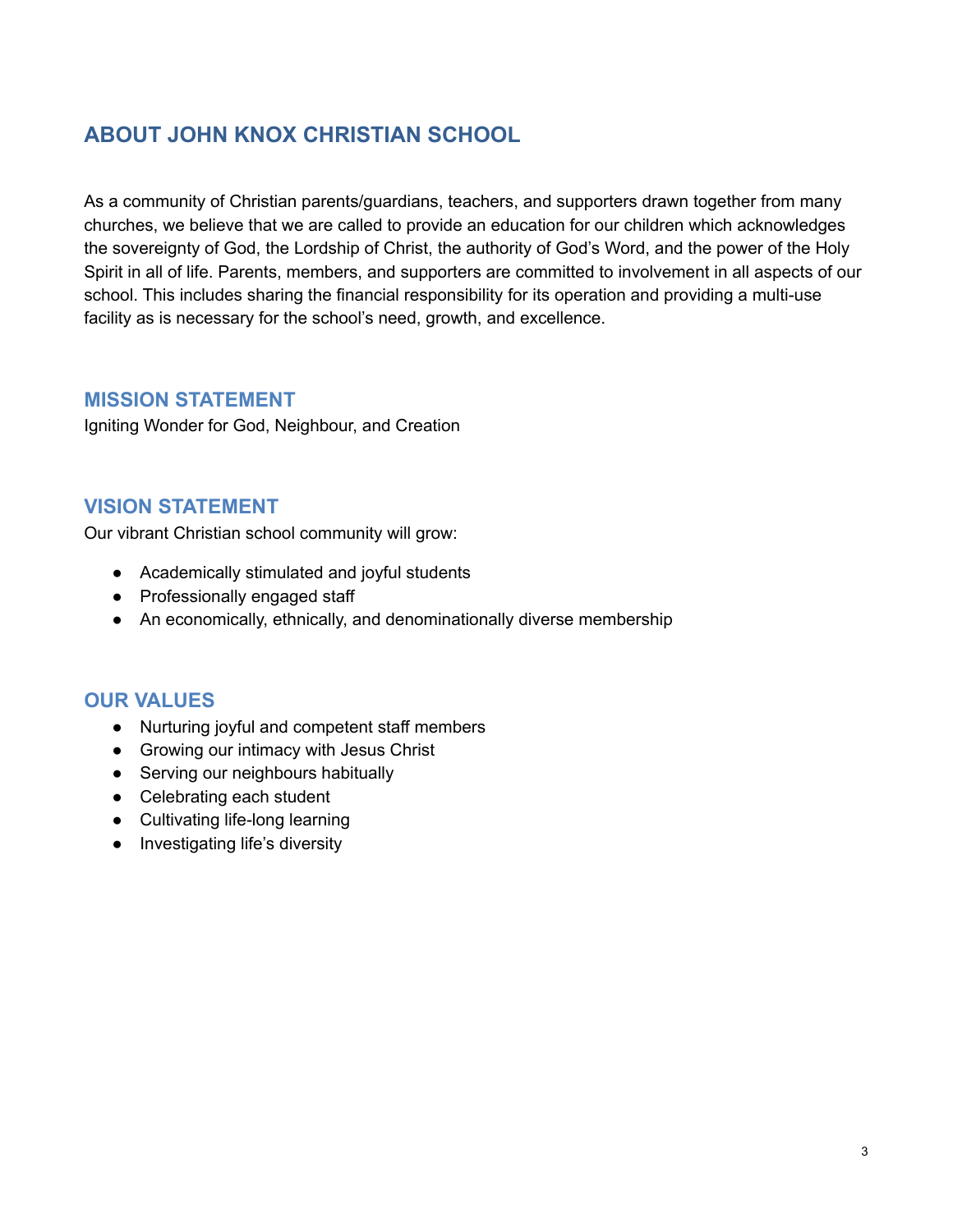# <span id="page-4-0"></span>**THE GIFTS PROGRAM: GETTING INVOLVED FOR THE STUDENTS**

John Knox Christian School is made up of more than 340 individual students, 220 families, and 50 staff. Individually we make up our classrooms and our student body. Together we make up the John Knox community.

Volunteering is an integral part of the John Knox community. The GIFTS program encourages the participation of our membership and builds the strength of our community. Each family is required to volunteer by participating with one or more GIFTS roles/assignments over the course of the school year. Through this GIFTS Program, the experience, talents, and time of each family are woven into the fabric of the John Knox community. Not only does this program remind us of the importance of service to others as commanded by God, but it also helps to keep down the operational costs of the school. Experience has also shown that parent participation with and/or within the school has a direct positive impact on student performance.

The GIFTS Program outlines available volunteer jobs or opportunities. Parents are asked to make a year-long volunteer commitment to our school community Parents are provided with a framework within which they can easily attain their required commitment. The GIFTS program demonstrates to our students the importance of our school community and the teaching of our Lord that to give is a show of our faith and highlights the principle that we all reap what we sow.

The GIFTS Program applies to **all** families with children who attend John Knox Christian School. The program begins in September and runs through to the end of June. Parents are asked to register for their three choices of GIFTS roles for the upcoming school year by July 15. Confirmation of assigned roles are sent out in August or early September. Families who enter the school mid-year have their volunteer expectations and assignment prorated but will also be required to register for a GIFTS job. It is expected that each family will provide approximately three hours of service each month, with some flexibility based on the role. If volunteer hours are restricted due to the ongoing pandemic, this will not be counted against any families.

The GIFTS Program will be organized by the Volunteer Coordinator and overseen by the Principal of John Knox Christian School. Any questions, comments, and/or concerns are to be addressed to the Volunteer Coordinator via e-mail at **[volunteer@jkcs-oakville.ca](mailto:volunteer@jkcs-oakville.ca).**

**"You will be enriched in every way so that you can be generous on every occasion, and through us your generosity will result in thanksgiving to God" (2 Corinthians 9:11 NIV).**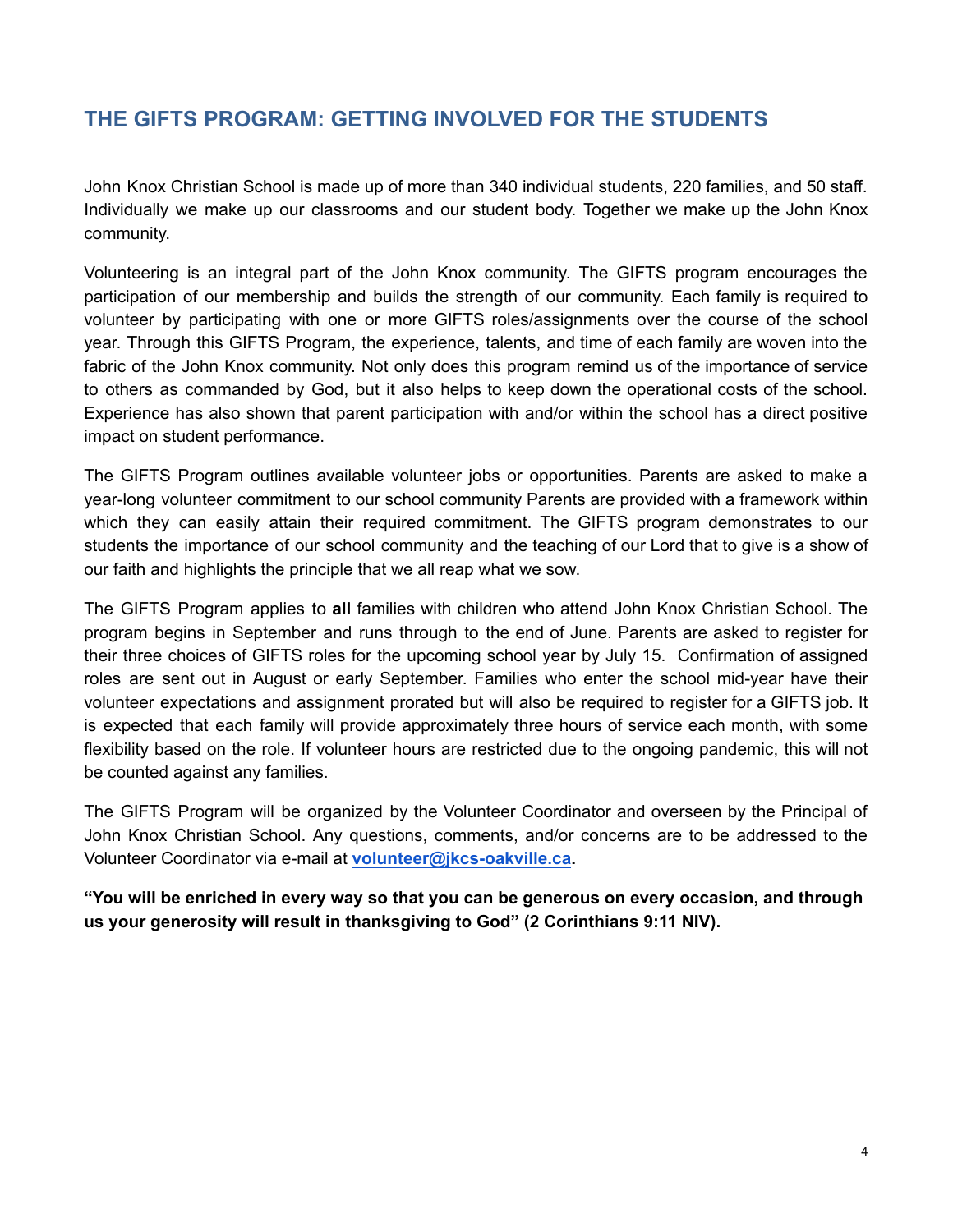# <span id="page-5-0"></span>**DEFINITION OF KEYWORDS**

| <b>HOME</b>        | This role can be completed at home.                               |
|--------------------|-------------------------------------------------------------------|
| <b>SCHOOL</b>      | This role requires attendance onsite at the school.               |
| <b>CLASSROOM</b>   | This role works in the classroom.                                 |
| <b>DAYTIME</b>     | This role has responsibilities during daytime/school hours.       |
| <b>EVENING</b>     | This role has responsibilities during evening hours.              |
| <b>COORDINATOR</b> | This is a coordinator's role. You will lead and work with a team. |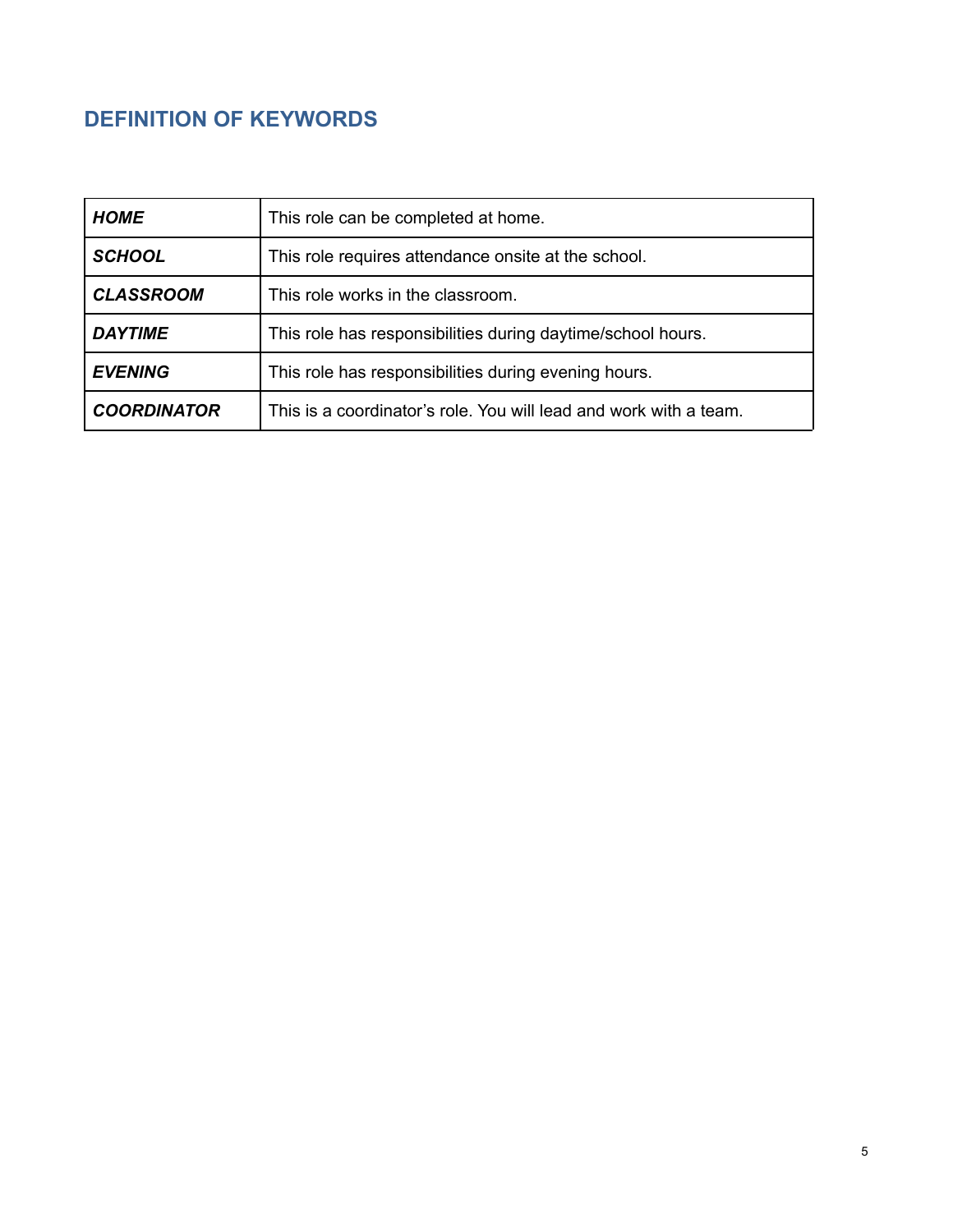# <span id="page-6-0"></span>**SCHOOL ORGANIZATION**

### <span id="page-6-1"></span>**Committees at JKCS**

The following JKCS committees support the operation of the community as a whole. Seats on these committees are available when vacancies arise (usually one or two a year). Vacancies are advertised yearly in June for the *upcoming year and are open to all JKCS members. Occasionally, appointments to these committees may occur mid-year when necessary.*

### *Building and Maintenance Committee Contract Partnership Committee (CPC)*

### <span id="page-6-2"></span>**Building and Maintenance Committee Member** *EVENING*

| When and Where                                                                | The responsibilities of this committee require a year-long<br>commitment. Attendance at scheduled monthly meetings of the<br>Building and Maintenance Committee will be required.                          |
|-------------------------------------------------------------------------------|------------------------------------------------------------------------------------------------------------------------------------------------------------------------------------------------------------|
| <b>Time Commitment</b>                                                        | 3-4 hours/month                                                                                                                                                                                            |
| Number of Team Members                                                        | 3 volunteers required                                                                                                                                                                                      |
| Reports To                                                                    | Building and Maintenance Representative, Board of Directors                                                                                                                                                |
| <b>Training/Special Skills</b>                                                | A background in construction, engineering, facility management,<br>and/or property management is an asset.                                                                                                 |
| Job Description                                                               | Meet once a month (remotely) to discuss the grounds and<br>facilities and their needs, both current and future. Be available to<br>assist on small group projects as may arise in the course of a<br>year. |
| <b>Supplies</b>                                                               | N/A                                                                                                                                                                                                        |
| Police/Criminal Record Check and<br><b>Child Welfare Attestation Required</b> | Yes                                                                                                                                                                                                        |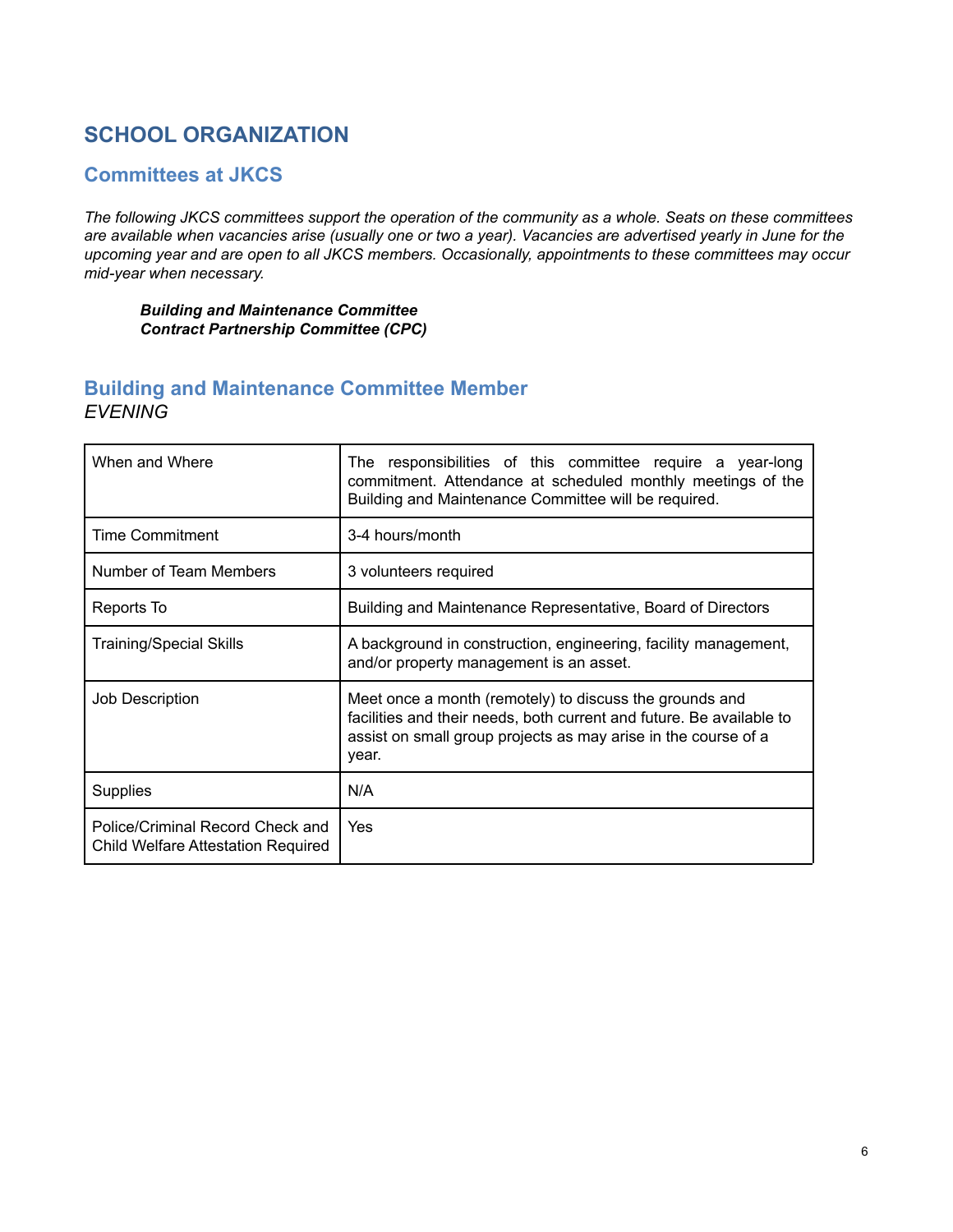### <span id="page-7-0"></span>**Contract Partnership Committee (CPC) Member** *EVENING*

| When and Where                                                                | Attendance at 3-4 meetings at the school, as scheduled.                                                                                                       |
|-------------------------------------------------------------------------------|---------------------------------------------------------------------------------------------------------------------------------------------------------------|
| Time Commitment                                                               | 2-4 hours/month                                                                                                                                               |
| Number of Team Members                                                        | No vacancies at this time                                                                                                                                     |
| Reports To                                                                    | <b>Board of Directors</b>                                                                                                                                     |
| <b>Training/Special Skills</b>                                                | A background in Human Resources or Finance is an asset.                                                                                                       |
| <b>Job Description</b>                                                        | The Contract Partnership Committee reviews remuneration<br>packages for employees. Members meet on an "as needed"<br>basis approximately 3-4 times each year. |
| <b>Supplies</b>                                                               | N/A                                                                                                                                                           |
| Police/Criminal Record Check and<br><b>Child Welfare Attestation Required</b> | Yes                                                                                                                                                           |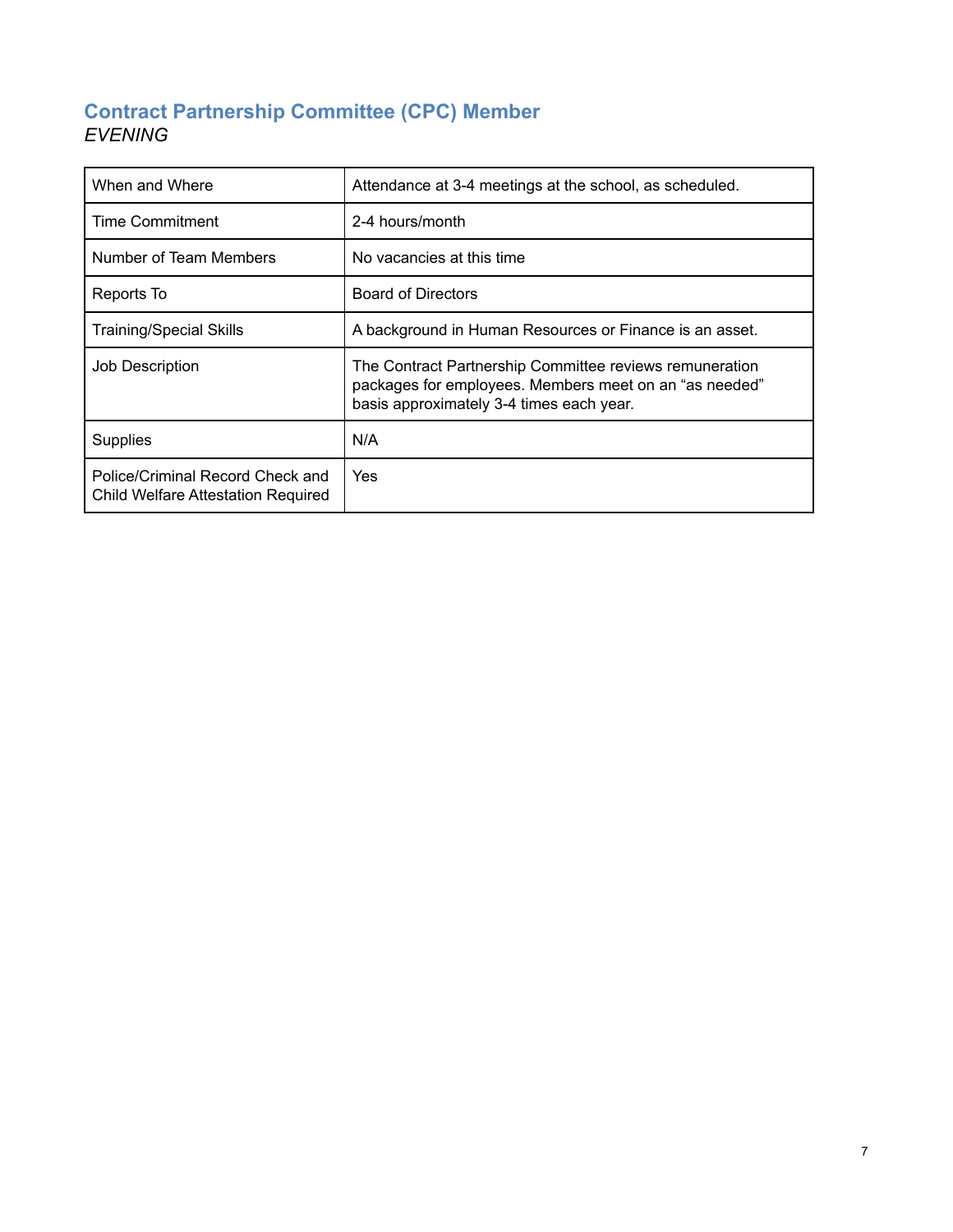### <span id="page-8-0"></span>**Volunteer Administrators** *HOME*

Volunteer Administrators play a key role in ensuring a viable and dynamic school. Working closely with the Volunteer Coordinator and Staff Liaison, the Volunteer Administrators work to build and maintain a strong community environment among our JKCS families and community.

| When and Where                                                                | This job may be completed at home, but will also require<br>occasional attendance at JKCS during school hours.                                                                                                                                                                                                                                                                                                                     |
|-------------------------------------------------------------------------------|------------------------------------------------------------------------------------------------------------------------------------------------------------------------------------------------------------------------------------------------------------------------------------------------------------------------------------------------------------------------------------------------------------------------------------|
| <b>Time Commitment</b>                                                        | 30 hours per year                                                                                                                                                                                                                                                                                                                                                                                                                  |
| Number of Team Members                                                        | No vacancies at this time                                                                                                                                                                                                                                                                                                                                                                                                          |
| Reports To                                                                    | Volunteer Coordinator                                                                                                                                                                                                                                                                                                                                                                                                              |
| <b>Training/Special Skills</b>                                                | Leadership and organizational skills are an asset.                                                                                                                                                                                                                                                                                                                                                                                 |
| Job Description                                                               | Volunteer administrators provide direction, administration, and<br>oversight of volunteers. Relying on the concept of team-building,<br>volunteers direct and oversee the implementation of the GIFTS<br>program and maintenance of the GIFTS directory for all JKCS<br>members and parents. The administrators will complete the work<br>necessary to fully serve and support the programming,<br>curriculum, and events at JKCS. |
| Supplies                                                                      | A JKCS email account will be provided by the school.                                                                                                                                                                                                                                                                                                                                                                               |
| Police/Criminal Record Check and<br><b>Child Welfare Attestation Required</b> | No                                                                                                                                                                                                                                                                                                                                                                                                                                 |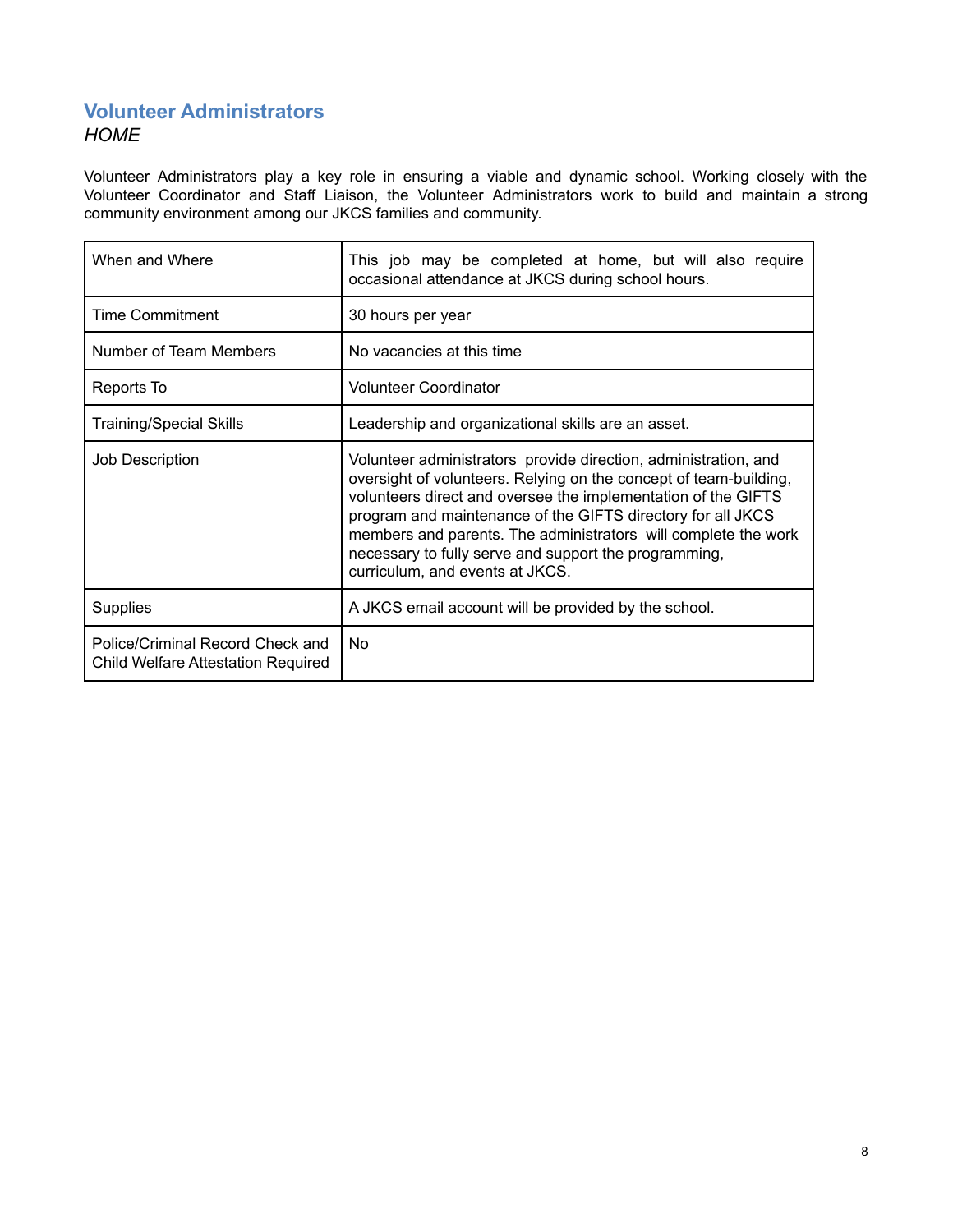# <span id="page-9-0"></span>**Used Uniform Volunteer Team (contingent on public health regulations)** *SCHOOL / DAYTIME*

| When and Where                                                                | This role requires attendance at the school on "Meet the Teacher<br>Day" in August, Picture Day in September, and Picture Retake<br>Day in October. Able to be in the school for 15 minutes each<br>week in the Used Uniform Store in the mezzanine.                                                                                                                                                |
|-------------------------------------------------------------------------------|-----------------------------------------------------------------------------------------------------------------------------------------------------------------------------------------------------------------------------------------------------------------------------------------------------------------------------------------------------------------------------------------------------|
| <b>Time Commitment</b>                                                        | 1 to 2 hours per month                                                                                                                                                                                                                                                                                                                                                                              |
| Number of Team Members                                                        | 4 volunteers required                                                                                                                                                                                                                                                                                                                                                                               |
| Reports To                                                                    | <b>Office Administrator</b>                                                                                                                                                                                                                                                                                                                                                                         |
| <b>Training/Special Skills</b>                                                | None required                                                                                                                                                                                                                                                                                                                                                                                       |
| Job Description                                                               | You will assist in the Used Uniform Store by sorting donations,<br>washing used uniforms when needed, and organizing the<br>uniforms into their proper locations. You will direct school parents<br>when they need to shop at the Used Uniform Store. Your<br>assistance will be valuable at the "Meet the Teacher Day" in<br>August, Plcture Day in September, and Photo Retake Day in<br>October. |
| <b>Supplies</b>                                                               | N/A                                                                                                                                                                                                                                                                                                                                                                                                 |
| Police/Criminal Record Check and<br><b>Child Welfare Attestation Required</b> | Yes                                                                                                                                                                                                                                                                                                                                                                                                 |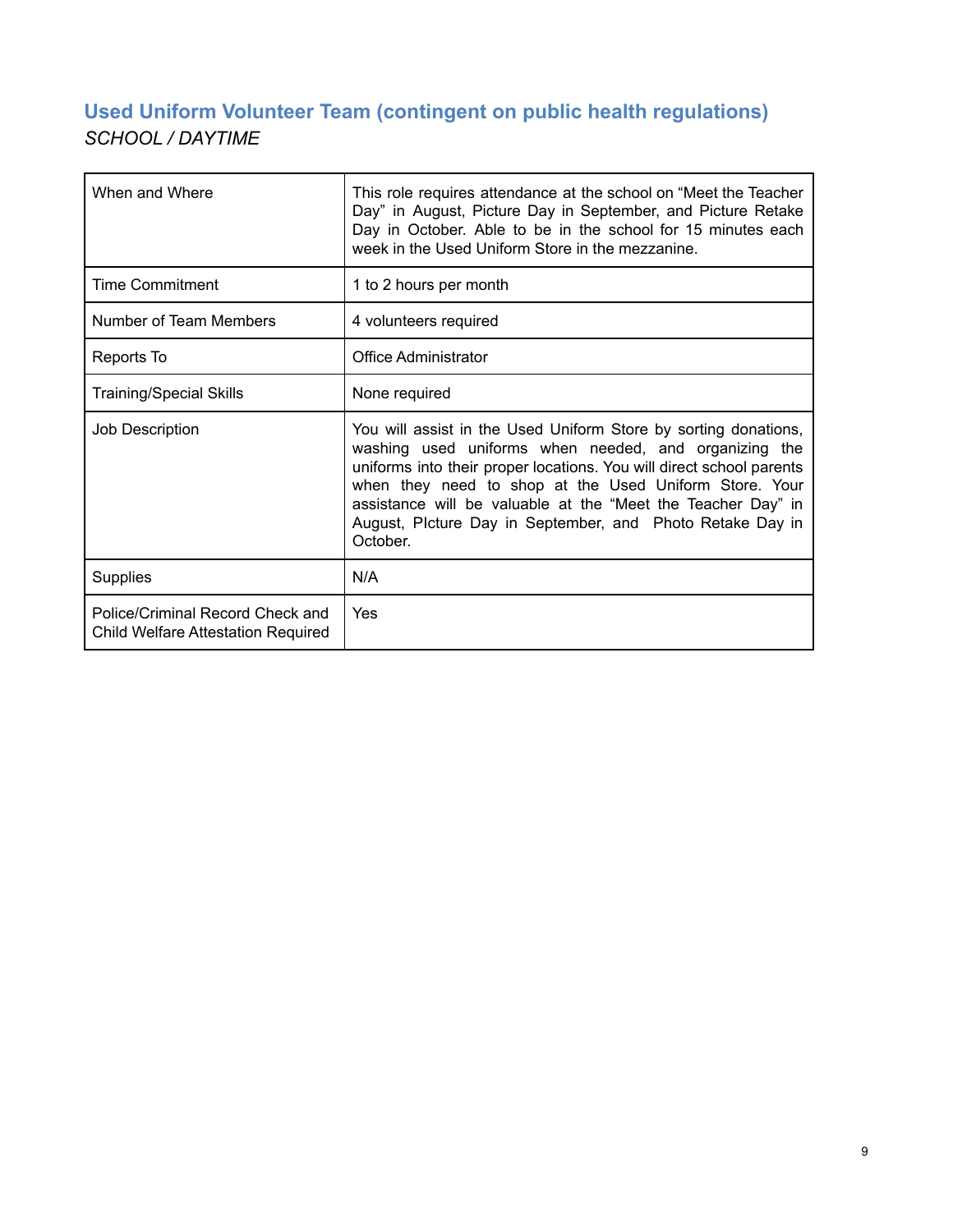### <span id="page-10-0"></span>**Yard Duty Coordinator (contingent on public health regulations)** *DAYTIME / SCHOOL / HOME / COORDINATOR*

| When and Where                                                         | This role is ideal for a stay-at-home parent. All coordinator<br>responsibilities are completed at home at your convenience.<br>Attendance for yard duty at the school is required twice per<br>month, depending on the availability of Yard Duty Volunteers.                                                                   |
|------------------------------------------------------------------------|---------------------------------------------------------------------------------------------------------------------------------------------------------------------------------------------------------------------------------------------------------------------------------------------------------------------------------|
| <b>Time Commitment</b>                                                 | 2-3 hours/month                                                                                                                                                                                                                                                                                                                 |
| Number of Team Members                                                 | 1 volunteer required                                                                                                                                                                                                                                                                                                            |
| Reports To                                                             | Office Administrator and Volunteer Coordinator                                                                                                                                                                                                                                                                                  |
| <b>Training/Special Skills</b>                                         | None required                                                                                                                                                                                                                                                                                                                   |
| Job Description                                                        | You will be responsible for coordinating yard duty volunteers and<br>preparing and distributing the monthly yard duty calendar. The<br>schedule must be provided to the Office for Yard Duty Volunteer<br>check in. You will be responsible for ensuring that monitors are<br>available at lunch hour and special lunch events. |
| Supplies                                                               | You will be required to have an email address for communication<br>with all Yard Duty Volunteers and the JKCS Office Administrator.                                                                                                                                                                                             |
| Police/Criminal Record Check and<br>Child Welfare Attestation Required | Yes                                                                                                                                                                                                                                                                                                                             |

### <span id="page-10-1"></span>**Yard Duty Volunteer (contingent on public health regulations)** *DAYTIME / SCHOOL*

| When and Where                                                                | Yard Duty Volunteers are onsite during the lunch period.<br>Assistance is required in both the senior and primary yard areas.                                                                       |
|-------------------------------------------------------------------------------|-----------------------------------------------------------------------------------------------------------------------------------------------------------------------------------------------------|
| Time Commitment                                                               | A minimum of three attendances per month for approximately one<br>hour.                                                                                                                             |
| Number of Team Members                                                        | 18 volunteers required                                                                                                                                                                              |
| Reports To                                                                    | <b>Yard Duty Coordinator</b>                                                                                                                                                                        |
| Training/Special Skills                                                       | None required                                                                                                                                                                                       |
| Job Description                                                               | You will monitor students during the outdoor lunch recess to ensure<br>school rules are adhered to and play is safe for all students. You will<br>also direct injured students to the Welcome Desk. |
| Supplies                                                                      | N/A                                                                                                                                                                                                 |
| Police/Criminal Record Check and<br><b>Child Welfare Attestation Required</b> | Yes                                                                                                                                                                                                 |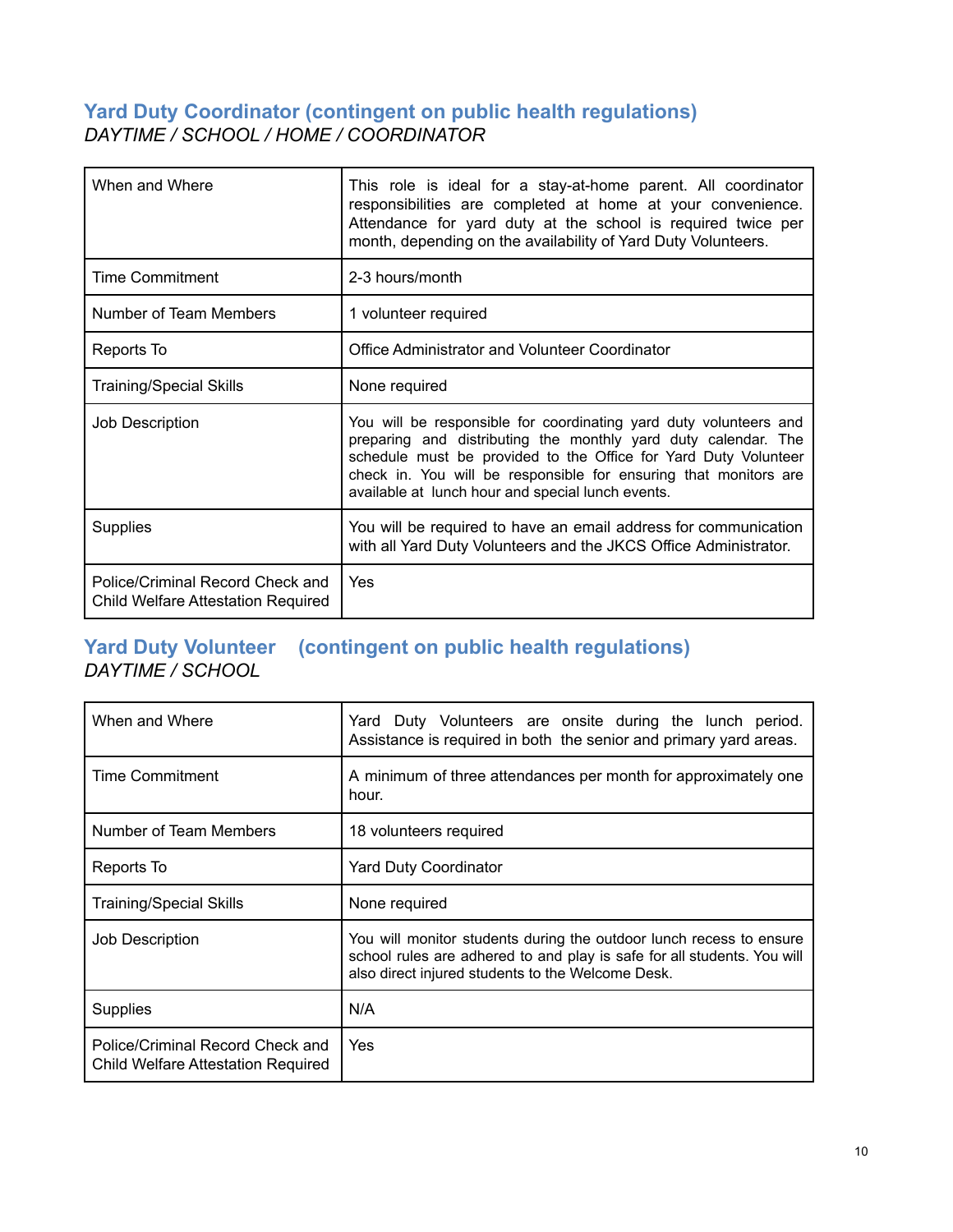### <span id="page-11-0"></span>**Lost and Found Assistant (contingent on public health regulations)** *HOME / SCHOOL / DAYTIME*

| When and Where                                                         | This role is ideal for a parent who has some available time each<br>week to check in at the school to manage lost and found items.                                                                                                                                                                                             |
|------------------------------------------------------------------------|--------------------------------------------------------------------------------------------------------------------------------------------------------------------------------------------------------------------------------------------------------------------------------------------------------------------------------|
| <b>Time Commitment</b>                                                 | 2-3 hours per month                                                                                                                                                                                                                                                                                                            |
| Number of Team Members                                                 | 1 volunteer required                                                                                                                                                                                                                                                                                                           |
| Reports To                                                             | Office Administrator                                                                                                                                                                                                                                                                                                           |
| <b>Training/Special Skills</b>                                         | None required                                                                                                                                                                                                                                                                                                                  |
| Job Description                                                        | Attend at school to sort the lost and found items each month.<br>Identify and hand in labelled items to the Office Administrator for<br>easy return to the identified student. Wash and return any<br>unlabelled school uniforms and donate and/or repurpose all<br>unclaimed or unusable items which have remained unclaimed. |
| <b>Supplies</b>                                                        | None required                                                                                                                                                                                                                                                                                                                  |
| Police/Criminal Record Check and<br>Child Welfare Attestation Required | No.                                                                                                                                                                                                                                                                                                                            |

## <span id="page-11-1"></span>**Office Assistant (contingent on public health regulations)** *DAYTIME / SCHOOL*

| When and Where                                                                | The responsibilities of this role take place in the bustling office!                                    |
|-------------------------------------------------------------------------------|---------------------------------------------------------------------------------------------------------|
| <b>Time Commitment</b>                                                        | consistent day per week for a total of 2-3 hours/month                                                  |
| Number of Team Members                                                        | 2 volunteers required                                                                                   |
| Reports To                                                                    | Office Administrator                                                                                    |
| <b>Training/Special Skills</b>                                                | Well suited for a self-motivated individual with good organizational<br>skills, office skills.          |
| Job Description                                                               | Working with our Office Administrator, you will help<br>with<br>project-based activities as they arise. |
| <b>Supplies</b>                                                               | N/A                                                                                                     |
| Police/Criminal Record Check and<br><b>Child Welfare Attestation Required</b> | Yes                                                                                                     |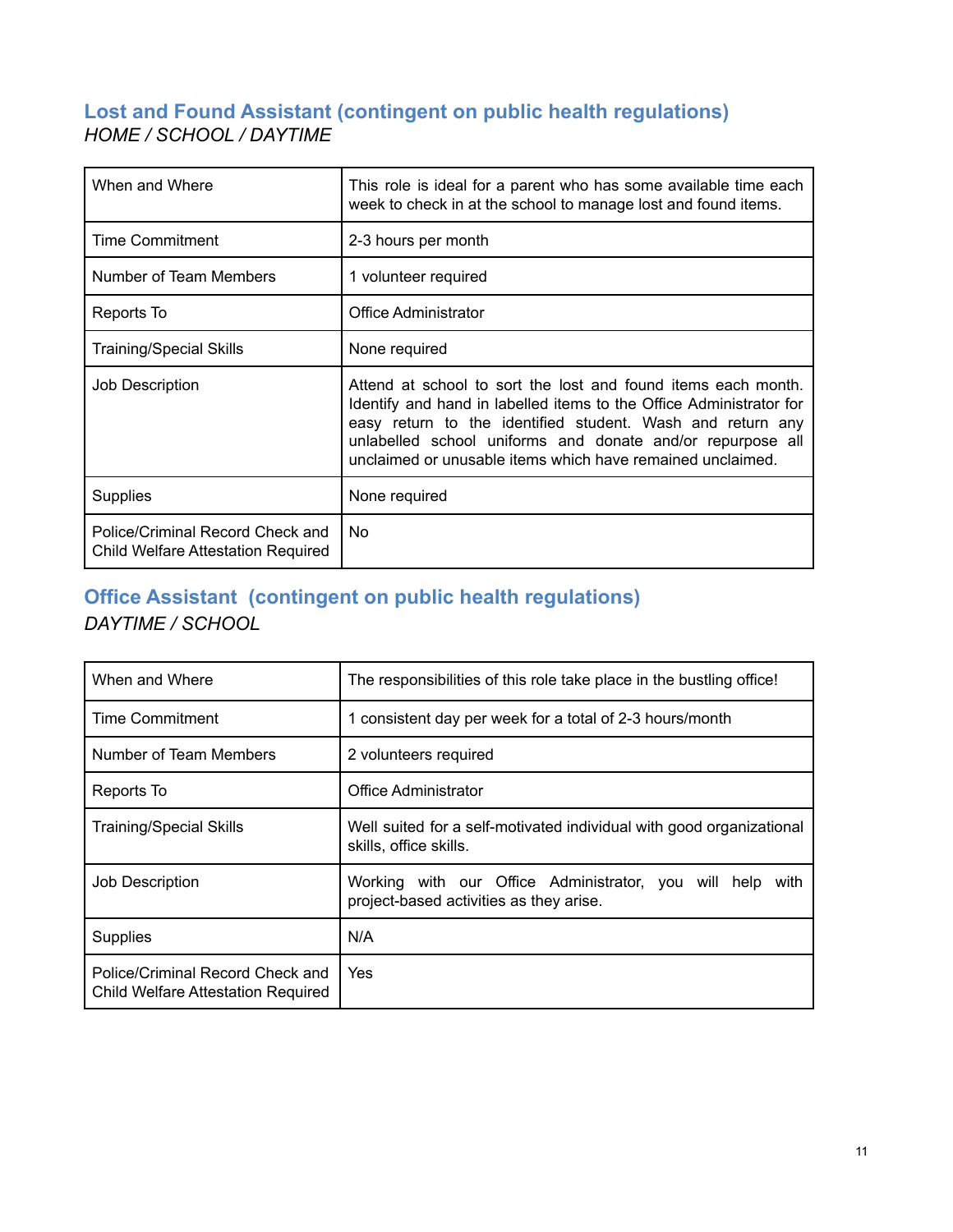# <span id="page-12-0"></span>**EDUCATIONAL SUPPORT**

### <span id="page-12-1"></span>**Kindergarten Volunteer Schedule Coordinator** *DAYTIME / SCHOOL / CLASSROOM*

| Please note that this role is open to Kindergarten parents only. |
|------------------------------------------------------------------|
|------------------------------------------------------------------|

| When and Where                                                                | This role can be done remotely.                                                                                                                                                                        |
|-------------------------------------------------------------------------------|--------------------------------------------------------------------------------------------------------------------------------------------------------------------------------------------------------|
| <b>Time Commitment</b>                                                        | 1-2 hours per month                                                                                                                                                                                    |
| Number of Team Members                                                        | 1 volunteer required                                                                                                                                                                                   |
| Reports To                                                                    | Kindergarten Teachers                                                                                                                                                                                  |
| <b>Training/Special Skills</b>                                                | None required                                                                                                                                                                                          |
| Job Description                                                               | You will work with the Kindergarten teachers to coordinate the<br>schedule of volunteers and maintain the schedule throughout the<br>year. You will monitor attendance & ensure all spots are covered. |
| <b>Supplies</b>                                                               | None required. All supplies will be provided by the teachers.                                                                                                                                          |
| Police/Criminal Record Check and<br><b>Child Welfare Attestation Required</b> | No.                                                                                                                                                                                                    |

### <span id="page-12-2"></span>**In-Class Assistance (Kindergarten) (contingent on public health regulations)** *DAYTIME / SCHOOL / CLASSROOM*

*Relive your days of glue, construction paper, Dora and Franklin. Kindergarten calls! Please note that this role is open to Kindergarten parents only.*

| When and Where                                                         | Twice per month, during class periods.                                                                                                                                                                                                                                                                                                                                                                                                       |
|------------------------------------------------------------------------|----------------------------------------------------------------------------------------------------------------------------------------------------------------------------------------------------------------------------------------------------------------------------------------------------------------------------------------------------------------------------------------------------------------------------------------------|
| <b>Time Commitment</b>                                                 | 2 in-class attendances during the school day per month                                                                                                                                                                                                                                                                                                                                                                                       |
| Number of Team Members                                                 | 5 volunteers required per class                                                                                                                                                                                                                                                                                                                                                                                                              |
| Reports To                                                             | Kindergarten Teachers                                                                                                                                                                                                                                                                                                                                                                                                                        |
| <b>Training/Special Skills</b>                                         | None required                                                                                                                                                                                                                                                                                                                                                                                                                                |
| Job Description                                                        | You will work in the class with the teachers to assist with the day's<br>activities, reading and projects. From time to time this may<br>include assisting in large craft projects with students.<br>Toy<br>washing to keep our play things disinfected will be a regular part<br>of this role. This team will also play a pivotal role in the<br>Kindergarten Graduation. Special projects to complete in May and<br>June will be assigned. |
| <b>Supplies</b>                                                        | None required. All supplies will be provided by the teachers.                                                                                                                                                                                                                                                                                                                                                                                |
| Police/Criminal Record Check and<br>Child Welfare Attestation Required | Yes                                                                                                                                                                                                                                                                                                                                                                                                                                          |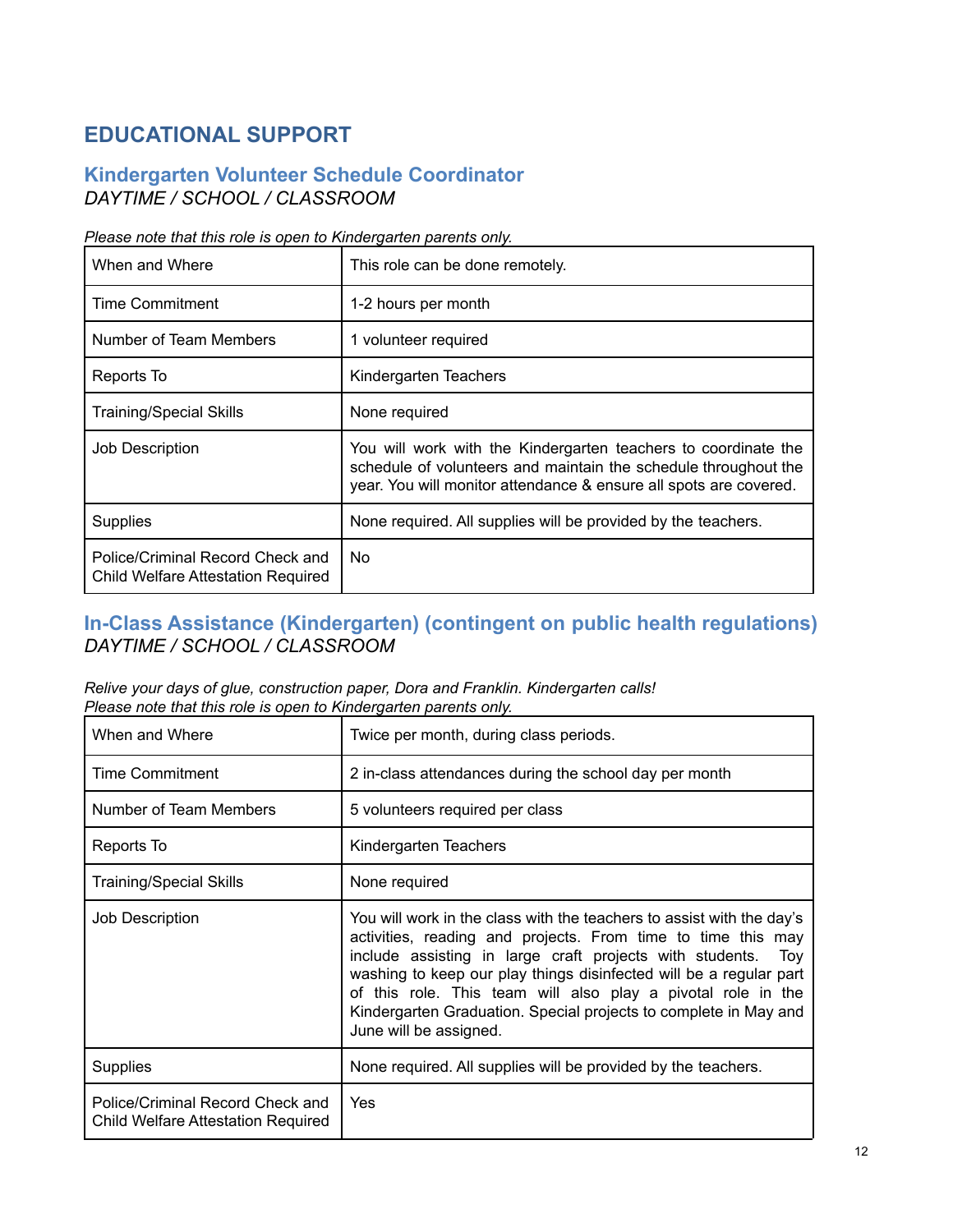### <span id="page-13-0"></span>**Kindergarten Library Book Swap Volunteer (contingent on public health regulations)** *HOME / DAYTIME*

*In conjunction with the Clarkson Branch of the Mississauga Library, you will help keep the Kindergarten classrooms stocked with thematic books.*

| When and Where                                                                | Twice per month, in accordance with a pre-determined schedule<br>set by the Kindergarten teachers.                                                           |
|-------------------------------------------------------------------------------|--------------------------------------------------------------------------------------------------------------------------------------------------------------|
| <b>Time Commitment</b>                                                        | 2-3 hours/month                                                                                                                                              |
| Number of Team Members                                                        | 1 volunteer required                                                                                                                                         |
| Reports To                                                                    | Direct report to the Volunteer Coordinators, and works with the<br>Kindergarten teachers on pick-up and delivery.                                            |
| <b>Training/Special Skills</b>                                                | None required                                                                                                                                                |
| Job Description                                                               | You will follow a predetermined pick-up and drop off schedule<br>designed to support the classroom themes and work within the<br>library hours of operation. |
| <b>Supplies</b>                                                               | None required. The required library card will be provided and is<br>on record with the Clarkson Branch of the Mississauga Library.                           |
| Police/Criminal Record Check and<br><b>Child Welfare Attestation Required</b> | No.                                                                                                                                                          |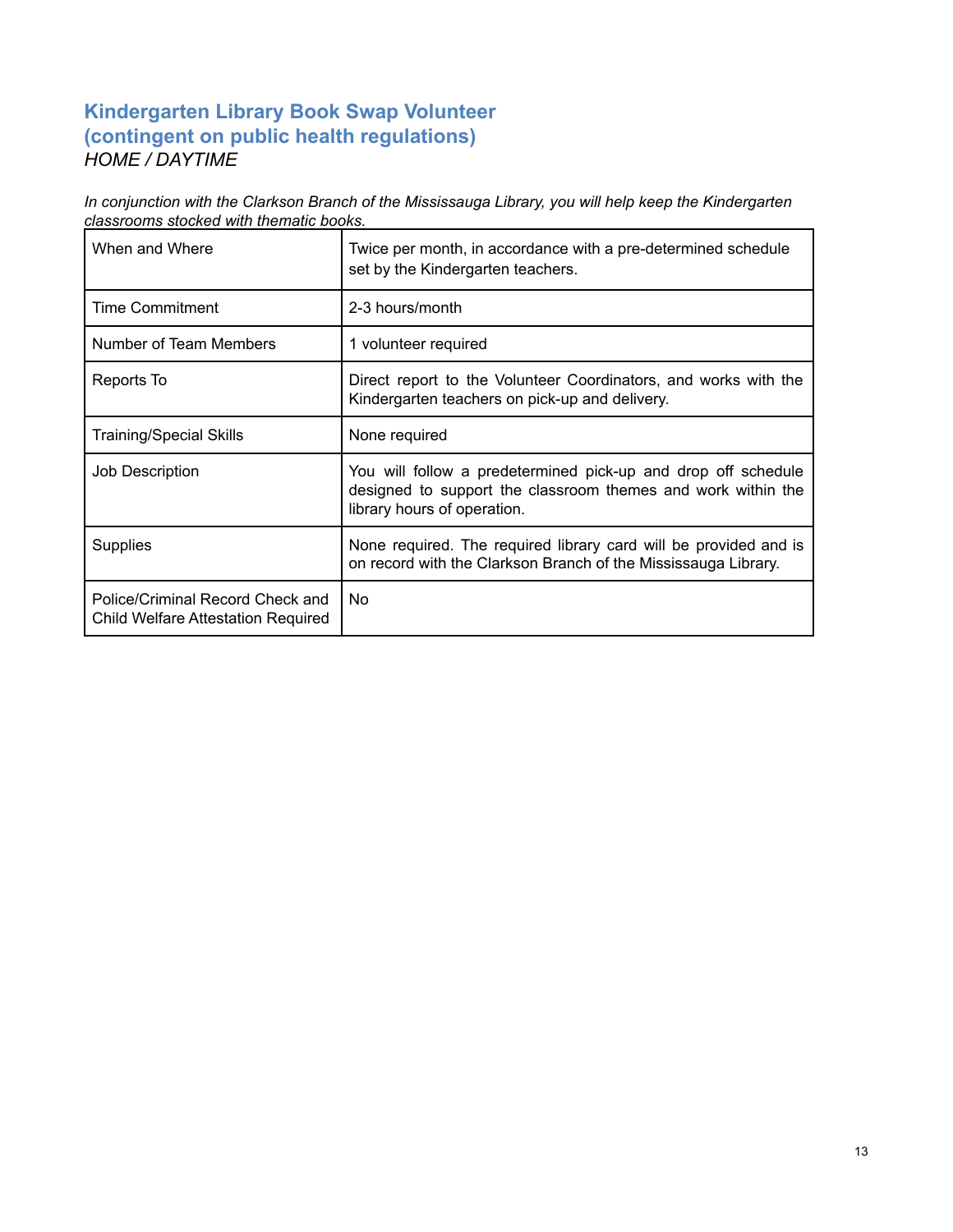### <span id="page-14-0"></span>**Class Parent (Grades 1 through 5) (contingent on public health regulations)** *DAYTIME / SCHOOL / CLASSROOM*

| When and Where                                                                | In the classroom (Grades 1 through 5)                                                                                                                                                                                                                                                                                                                                                                                                                                                                                                                                                                                                                                                                                                                                                                                                                                                                                                                                                                                                                                                                                                                                                                                                                                                                                                                                                                                                                                                                                                                                                                                               |
|-------------------------------------------------------------------------------|-------------------------------------------------------------------------------------------------------------------------------------------------------------------------------------------------------------------------------------------------------------------------------------------------------------------------------------------------------------------------------------------------------------------------------------------------------------------------------------------------------------------------------------------------------------------------------------------------------------------------------------------------------------------------------------------------------------------------------------------------------------------------------------------------------------------------------------------------------------------------------------------------------------------------------------------------------------------------------------------------------------------------------------------------------------------------------------------------------------------------------------------------------------------------------------------------------------------------------------------------------------------------------------------------------------------------------------------------------------------------------------------------------------------------------------------------------------------------------------------------------------------------------------------------------------------------------------------------------------------------------------|
| <b>Time Commitment</b>                                                        | A monthly or bi-monthly commitment to assist in the classroom as<br>needed. Approximately 3 hours per month.                                                                                                                                                                                                                                                                                                                                                                                                                                                                                                                                                                                                                                                                                                                                                                                                                                                                                                                                                                                                                                                                                                                                                                                                                                                                                                                                                                                                                                                                                                                        |
| Number of Team Members                                                        | 10 volunteers required - 1 parent per class                                                                                                                                                                                                                                                                                                                                                                                                                                                                                                                                                                                                                                                                                                                                                                                                                                                                                                                                                                                                                                                                                                                                                                                                                                                                                                                                                                                                                                                                                                                                                                                         |
| Reports To                                                                    | Direct report to the respective teacher                                                                                                                                                                                                                                                                                                                                                                                                                                                                                                                                                                                                                                                                                                                                                                                                                                                                                                                                                                                                                                                                                                                                                                                                                                                                                                                                                                                                                                                                                                                                                                                             |
| <b>Training/Special Skills</b>                                                | None required                                                                                                                                                                                                                                                                                                                                                                                                                                                                                                                                                                                                                                                                                                                                                                                                                                                                                                                                                                                                                                                                                                                                                                                                                                                                                                                                                                                                                                                                                                                                                                                                                       |
| Job Description                                                               | In-Person role:<br>The Class Parent will attend in the classroom to assist the teacher<br>from time to time. Duties include creating and setting up in-class<br>bulletin board displays and posting items in the classroom or<br>hallway. The Class Parent will also assist the teacher in<br>coordinating class parties and special events/lunches for themes<br>and holidays. Attendance on field trips is counted on. You will be<br>required to communicate with parents of your assigned class to<br>schedule the event and coordinate all potluck contributions and<br>parent volunteer involvement for the gathering. In an effort to stay<br>connected and be present, the Class Parent is required to take<br>a minimum of two Reading slots per month.<br>Note: Some teachers will only require limited help; in those<br>cases the balance of the role will be made up through the<br>reading program.<br>Virtual role:<br>The Class Parent will plan social opportunities for JKCS parents<br>to connect with one another. These activities might include:<br>Devotions and prayers<br>$\bullet$<br>Fun, virtual gatherings on ZOOM<br>$\bullet$<br>Outdoor activities that allow for social distancing<br>$\bullet$<br>Hike/walk<br>$\circ$<br>Meet at a park for coffee and a chat<br>$\circ$<br>Assistance to new parents, as needed<br>Help them understand Sycamore, Classroom<br>O<br>Connection, etc.<br>Provide information about JKCS traditions and<br>$\circ$<br>events<br>The role will involve reaching out to the other parents in your<br>child's cohort on a regular basis (once a month at a minimum). |
| <b>Supplies</b>                                                               | None required. All supplies for bulletin boards will be supplied by<br>the teachers.                                                                                                                                                                                                                                                                                                                                                                                                                                                                                                                                                                                                                                                                                                                                                                                                                                                                                                                                                                                                                                                                                                                                                                                                                                                                                                                                                                                                                                                                                                                                                |
| Police/Criminal Record Check and<br><b>Child Welfare Attestation Required</b> | Yes                                                                                                                                                                                                                                                                                                                                                                                                                                                                                                                                                                                                                                                                                                                                                                                                                                                                                                                                                                                                                                                                                                                                                                                                                                                                                                                                                                                                                                                                                                                                                                                                                                 |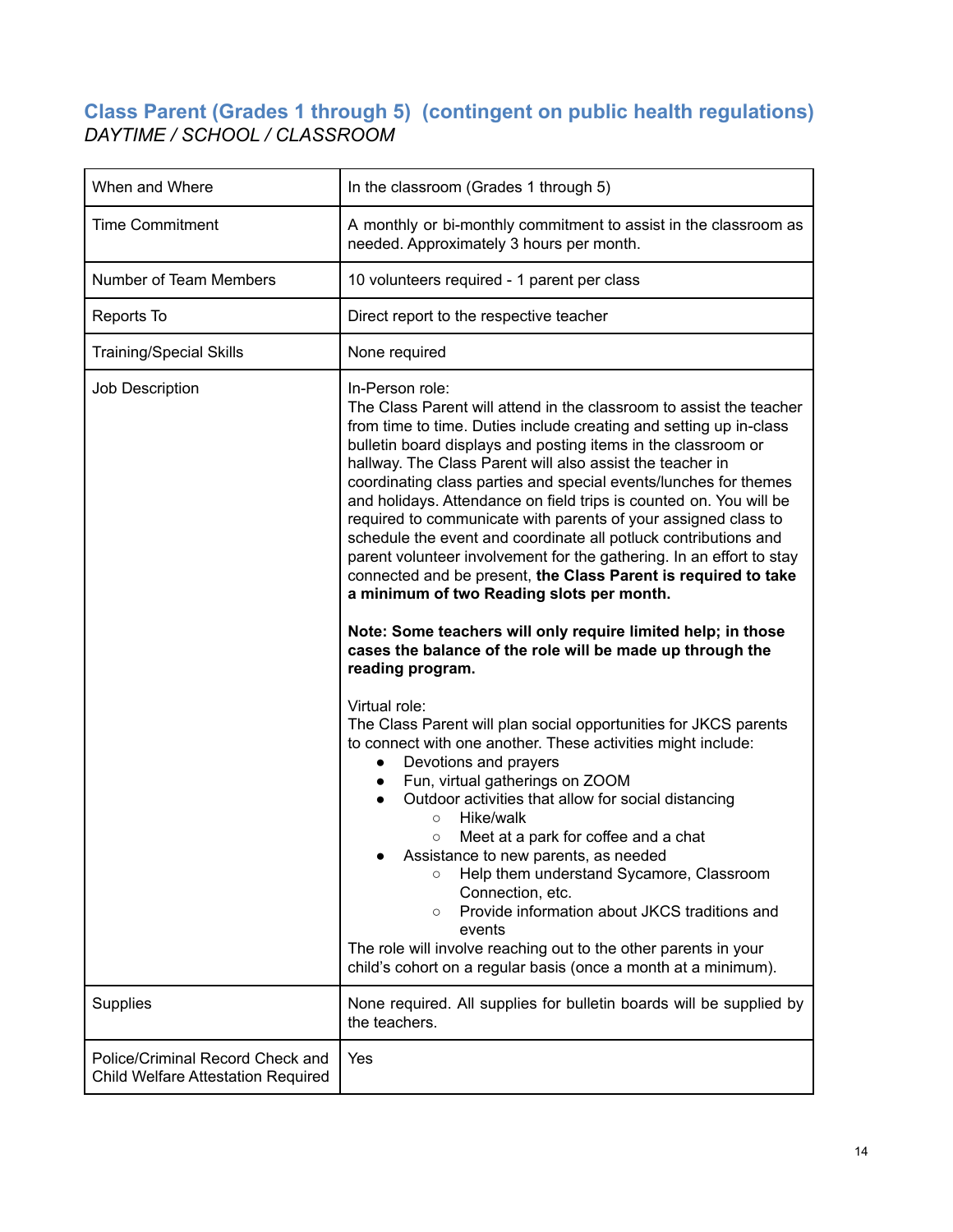### <span id="page-15-0"></span>**Instrument Inventory Aides** *DAYTIME / SCHOOL / CLASSROOM*

| When and Where                                                                | This role is mostly active during the teacher planning week at the<br>end of August, and again at the end of June.                                                                                                                                                                                                                    |
|-------------------------------------------------------------------------------|---------------------------------------------------------------------------------------------------------------------------------------------------------------------------------------------------------------------------------------------------------------------------------------------------------------------------------------|
| <b>Time Commitment</b>                                                        | Daily help the last week of August, until the inventory is<br>completed. It typically takes 1-2 full days. There isn't much help<br>required during the school year, but sometimes help is needed<br>again at the end of June as instruments are collected and<br>checked for repair needs.                                           |
| Number of Team Members                                                        | 1-2 volunteers required                                                                                                                                                                                                                                                                                                               |
| Reports To                                                                    | Miss Bond, Music Teacher                                                                                                                                                                                                                                                                                                              |
| <b>Training/Special Skills</b>                                                | Attention to detail, and some skill with Google Sheets.<br>Ability to tune guitars and ukuleles is an asset, but not required.                                                                                                                                                                                                        |
| Job Description                                                               | The Instrument Inventory Aides will assist Miss Bond in the<br>preparation and distribution of the instruments for the senior<br>music program. Duties include, but are not limited to, checking<br>serial numbers against a spreadsheet, making updates as<br>necessary, labelling instruments, and making sure they are in<br>tune. |
| <b>Supplies</b>                                                               | None required.                                                                                                                                                                                                                                                                                                                        |
| Police/Criminal Record Check and<br><b>Child Welfare Attestation Required</b> | <b>No</b>                                                                                                                                                                                                                                                                                                                             |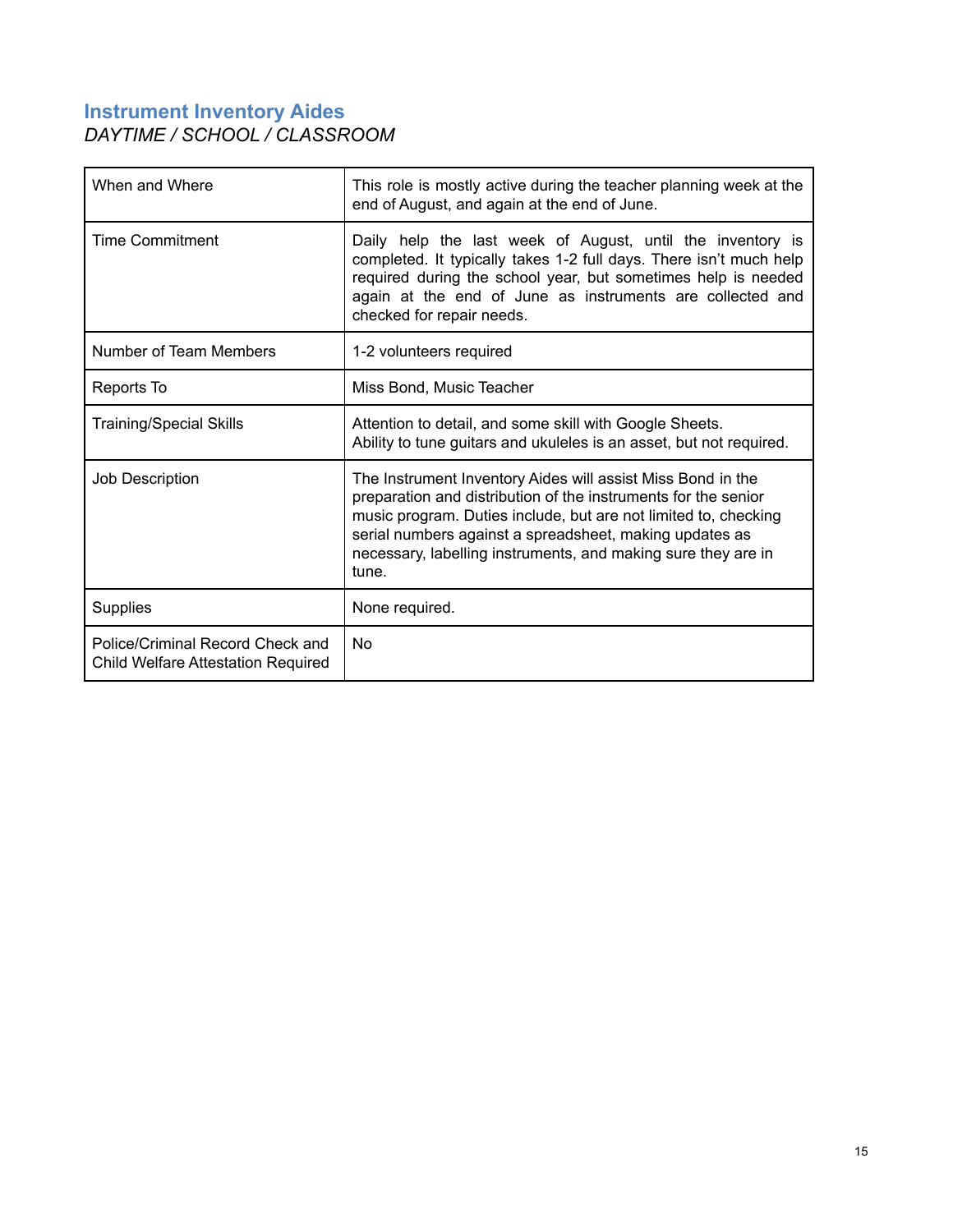### <span id="page-16-0"></span>**Reading Parents (contingent on public health regulations)** *DAYTIME / SCHOOL / CLASSROOM*

We are proud to offer an Early Reader program to our students in the primary grades. To support these programs, we appreciate the assistance of parents to sit and read with our students. The benefit of this small gift of your time *is incredible on the student's progress!*

| When and Where                                                                | This role is completed at the school during school hours for<br>Grades 1 through 4. Days and times vary per classroom.                                                                                                                                                                                                                                                                                                                                                                                        |
|-------------------------------------------------------------------------------|---------------------------------------------------------------------------------------------------------------------------------------------------------------------------------------------------------------------------------------------------------------------------------------------------------------------------------------------------------------------------------------------------------------------------------------------------------------------------------------------------------------|
| <b>Time Commitment</b>                                                        | 1 hour per attendance, 3-4 days per month per member.<br>Mid-morning reading slots will be required.                                                                                                                                                                                                                                                                                                                                                                                                          |
| Number of Team Members                                                        | 30 volunteers required                                                                                                                                                                                                                                                                                                                                                                                                                                                                                        |
| Reports To                                                                    | Direct report to the Reading Coordinator, at read@jkcs-oakville.ca<br>and respective teachers.                                                                                                                                                                                                                                                                                                                                                                                                                |
| <b>Training/Special Skills</b>                                                | None required                                                                                                                                                                                                                                                                                                                                                                                                                                                                                                 |
| Job Description                                                               | In-Person:<br>Teachers select a specific day(s) for reading instruction which<br>works with their classroom schedule and curriculum.<br>As a reading parent, you will sit with students in grades 1-4 on a<br>one-on-one basis to assist with and assess their reading<br>comprehension.<br>thoughts<br>pronunciation<br>and<br>Your<br>and<br>assessments may then be shared with the teachers for further<br>work with the students.<br>You are expected to find a replacement for your reading slot if you |
|                                                                               | have a conflict in schedule. A list of emails for parents reading in<br>your specific class will be supplied in September. Rescheduling<br>sick days would be at the teacher's discretion; this direction will<br>come at the beginning of the year.<br>Virtual:<br>Volunteers will work with the coordinator to attend online reading<br>sessions with groups of students.                                                                                                                                   |
| Supplies                                                                      | None required                                                                                                                                                                                                                                                                                                                                                                                                                                                                                                 |
| Police/Criminal Record Check and<br><b>Child Welfare Attestation Required</b> | Yes                                                                                                                                                                                                                                                                                                                                                                                                                                                                                                           |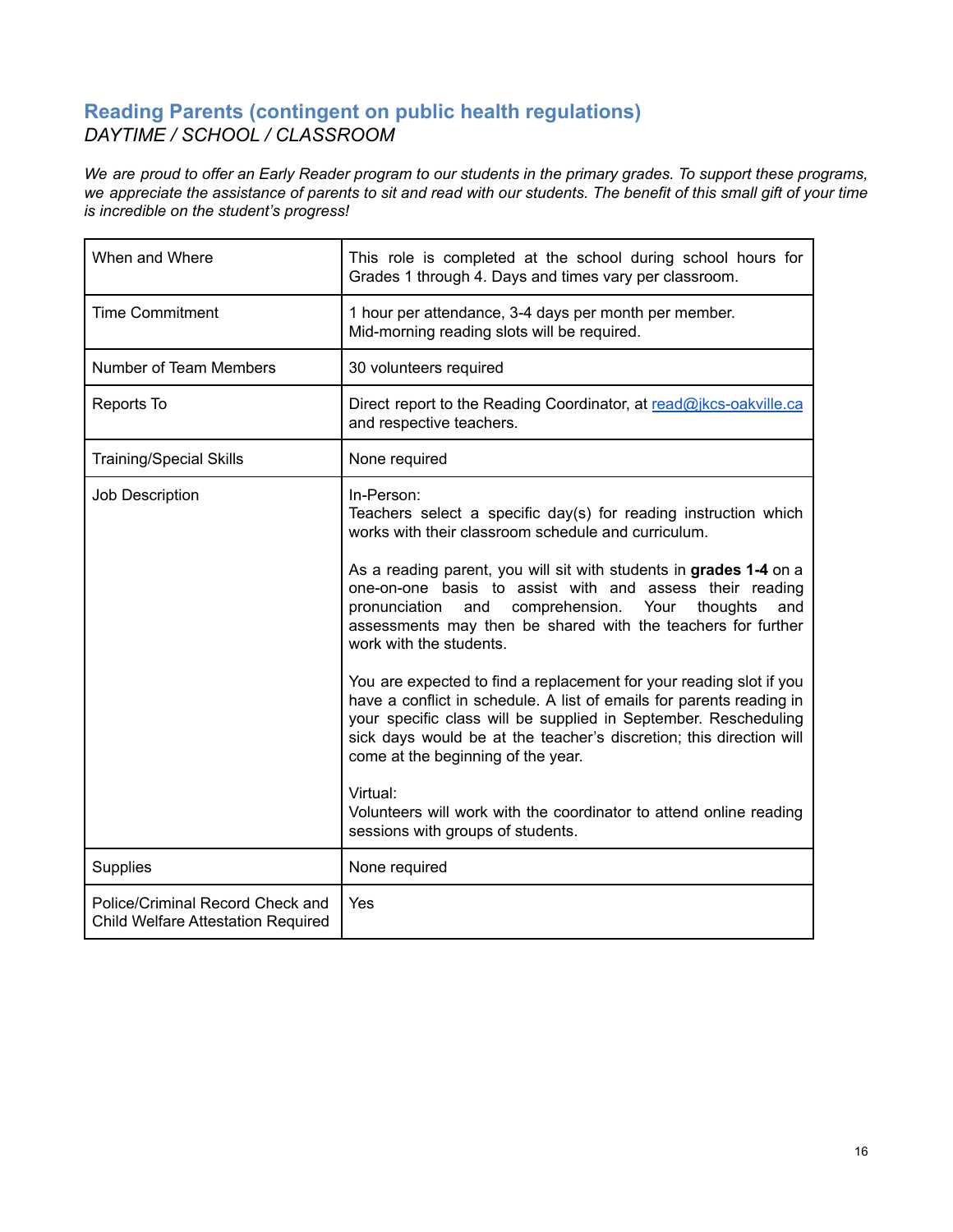### <span id="page-17-0"></span>**Bulletin Board Magician (contingent on public health regulations)** *DAYTIME / HOME / SCHOOL*

| When and Where                                                                | This role is ideal for a parent who has available time when<br>dropping their child off, or picking their child up from school.<br>Preparation may be completed at home, but the installation of<br>your design must be completed for the first of each month.                                                                                                                                                                                                                                                                                                              |
|-------------------------------------------------------------------------------|-----------------------------------------------------------------------------------------------------------------------------------------------------------------------------------------------------------------------------------------------------------------------------------------------------------------------------------------------------------------------------------------------------------------------------------------------------------------------------------------------------------------------------------------------------------------------------|
| <b>Time Commitment</b>                                                        | Once per month, at the beginning/end of each month.<br>Approximately 2 hours per month.                                                                                                                                                                                                                                                                                                                                                                                                                                                                                     |
| Number of Team Members                                                        | 1 volunteer required                                                                                                                                                                                                                                                                                                                                                                                                                                                                                                                                                        |
| Reports To                                                                    | Mrs. Panza, Staff Advisor                                                                                                                                                                                                                                                                                                                                                                                                                                                                                                                                                   |
| <b>Training/Special Skills</b>                                                | None required but creativity and experience scrapbooking are an<br>asset.                                                                                                                                                                                                                                                                                                                                                                                                                                                                                                   |
| Job Description                                                               | You will work closely with the Staff Advisor to create a monthly<br>bulletin board display which reflects the school's monthly Bible<br>verse and theme. This display will remain on the bulletin board<br>located outside the gym doors for the entire month in support of<br>and reflection on the Bible verse and theme. The board should<br>highlight a new vision/presentation each month. September will<br>be your busiest month as you will also be required to refurbish<br>each of the bulletin boards in the senior wing of the school for the<br>upcoming year. |
| <b>Supplies</b>                                                               | None. All supplies are available from the school's art supply room.<br>You may choose to supplement your creation with additional<br>supplies at your own expense.                                                                                                                                                                                                                                                                                                                                                                                                          |
| Police/Criminal Record Check and<br><b>Child Welfare Attestation Required</b> | Yes                                                                                                                                                                                                                                                                                                                                                                                                                                                                                                                                                                         |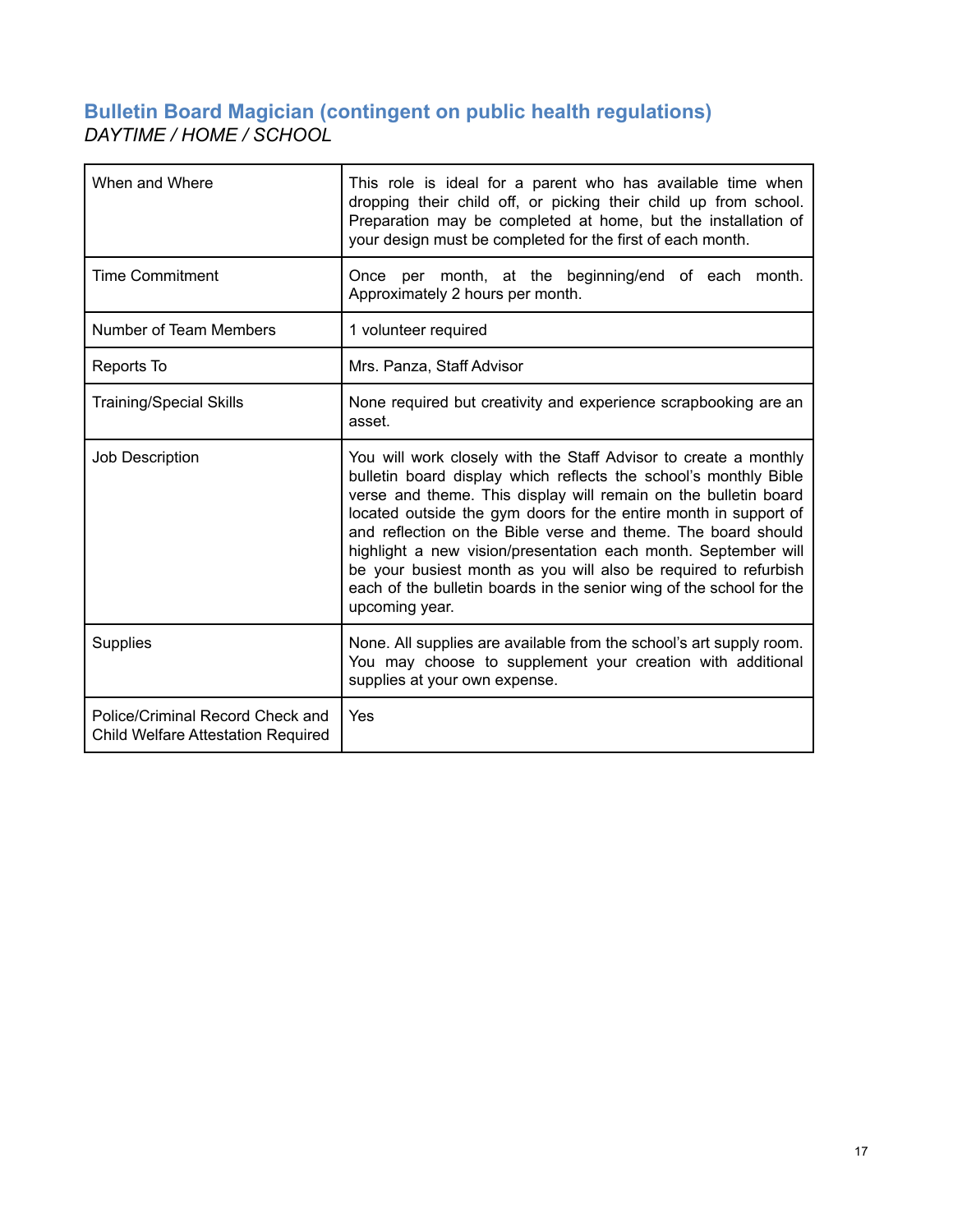# <span id="page-18-0"></span>**STUDENT AND SCHOOL ACTIVITIES**

### <span id="page-18-1"></span>**Parents' Prayer Group Coordinator** *HOME / SCHOOL / COORDINATOR*

| When and Where                                                         | In this role, you will organize and attend the weekly Parents Who<br>Pray meetings on Monday mornings at the school. Extra time for<br>preparation will be completed at your convenience at home.                                                                                                                                                                                                                                                                                                                                                                                                                                                                                                                                                                                                                                           |
|------------------------------------------------------------------------|---------------------------------------------------------------------------------------------------------------------------------------------------------------------------------------------------------------------------------------------------------------------------------------------------------------------------------------------------------------------------------------------------------------------------------------------------------------------------------------------------------------------------------------------------------------------------------------------------------------------------------------------------------------------------------------------------------------------------------------------------------------------------------------------------------------------------------------------|
| <b>Time Commitment</b>                                                 | 1 hour commitment each Monday, as well as 1 hour each month<br>coordinating each of the prayer meetings.                                                                                                                                                                                                                                                                                                                                                                                                                                                                                                                                                                                                                                                                                                                                    |
| Number of Team Members                                                 | 1 volunteer required                                                                                                                                                                                                                                                                                                                                                                                                                                                                                                                                                                                                                                                                                                                                                                                                                        |
| Reports To                                                             | Mr. Petrusma, Principal                                                                                                                                                                                                                                                                                                                                                                                                                                                                                                                                                                                                                                                                                                                                                                                                                     |
| <b>Training/Special Skills</b>                                         | None required                                                                                                                                                                                                                                                                                                                                                                                                                                                                                                                                                                                                                                                                                                                                                                                                                               |
| Job Description                                                        | Working with the school Principal and the Communications<br>Director, the Parents' Prayer Group Coordinator is responsible for<br>implementing and coordinating a group of parents to offer prayer<br>and support in a small group format for our students and school<br>community. You will act as shepherd in leading the prayer group<br>through weekly prayer readings/lessons that you choose and<br>prepare. You are responsible for coordinating the room location<br>for the prayer group to meet each week, and advertising the<br>opportunity to join the prayer group and/or submit requests or<br>needs for prayer. You will encourage and strive for participation<br>from all parent members of the JKCS Prayer Group. You<br>appreciate and will honour the request and/or need to keep<br>confidential information private. |
| <b>Supplies</b>                                                        | None required                                                                                                                                                                                                                                                                                                                                                                                                                                                                                                                                                                                                                                                                                                                                                                                                                               |
| Police/Criminal Record Check and<br>Child Welfare Attestation Required | Yes                                                                                                                                                                                                                                                                                                                                                                                                                                                                                                                                                                                                                                                                                                                                                                                                                                         |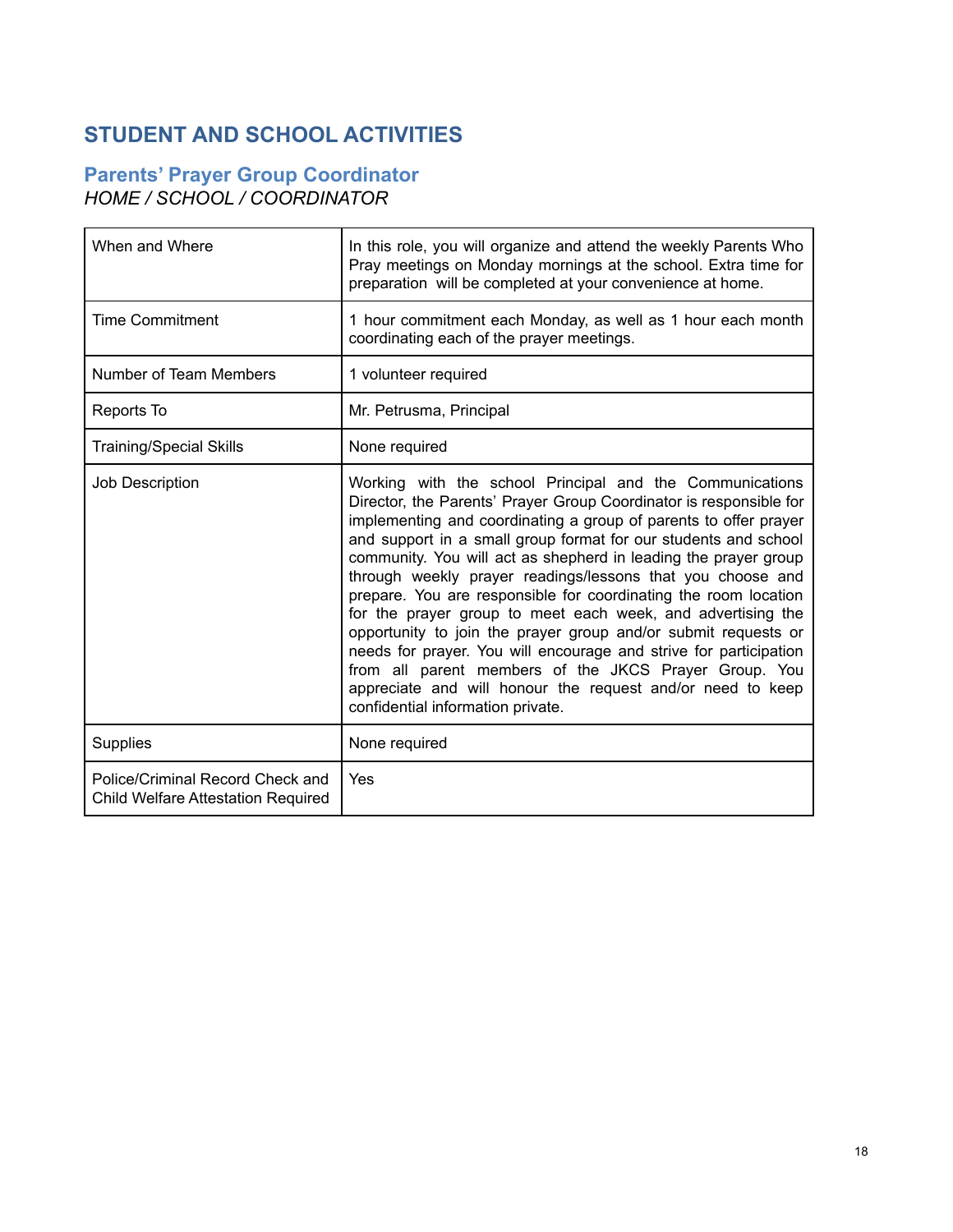# <span id="page-19-0"></span>**Choir Accompanist (contingent on public health regulations)** *SCHOOL / DAYTIME*

| When and Where                                                                | This job may require attendance for in-person rehearsals later in<br>the school year. More likely, it will involve learning and recording<br>music from home so that students can participate virtually.                        |
|-------------------------------------------------------------------------------|---------------------------------------------------------------------------------------------------------------------------------------------------------------------------------------------------------------------------------|
| Time Commitment                                                               | However long it takes to learn music and record videos from<br>home. If in-person rehearsals resume, it would require<br>approximately 40 minutes of rehearsal time each week, during the<br>school day or before/after school. |
| Number of Team Members                                                        | 1 volunteer required                                                                                                                                                                                                            |
| Reports To                                                                    | Miss Bond, Music Teacher                                                                                                                                                                                                        |
| <b>Training/Special Skills</b>                                                | Advanced piano skills.                                                                                                                                                                                                          |
| <b>Job Description</b>                                                        | Learn piano accompaniment parts for choir pieces at home, and<br>possibly attend rehearsals and performances in person,<br>depending on public health restrictions.                                                             |
| <b>Supplies</b>                                                               | None required                                                                                                                                                                                                                   |
| Police/Criminal Record Check and<br><b>Child Welfare Attestation Required</b> | Yes                                                                                                                                                                                                                             |

# <span id="page-19-1"></span>**Virtual Choir Technology Aides**

# *SCHOOL / DAYTIME*

| When and Where                                                                | This job can be done at home.                                                                                                                                                                                                                                                                                                               |
|-------------------------------------------------------------------------------|---------------------------------------------------------------------------------------------------------------------------------------------------------------------------------------------------------------------------------------------------------------------------------------------------------------------------------------------|
| <b>Time Commitment</b>                                                        | The time commitment varies. It depends on the number of videos<br>produced, and the number of students who participate. There will<br>be 1-2 videos for the Christmas Concert, and possibly for<br>Celebration of the Arts in the Spring.                                                                                                   |
| Number of Team Members                                                        | 1-2 volunteers required                                                                                                                                                                                                                                                                                                                     |
| Reports To                                                                    | Miss Bond, Music Teacher                                                                                                                                                                                                                                                                                                                    |
| <b>Training/Special Skills</b>                                                | Ability to use a GarageBand, LogicPro X, or any other DAW, to<br>mix audio tracks.                                                                                                                                                                                                                                                          |
| Job Description                                                               | The Technology Aide will help Miss Bond in the final production of<br>several virtual choir videos, after students have submitted their<br>recordings. It will include extracting audio tracks from a website,<br>importing them into a DAW, and mixing/editing them to make sure<br>the voices line up, and the sound quality is improved. |
| <b>Supplies</b>                                                               | None                                                                                                                                                                                                                                                                                                                                        |
| Police/Criminal Record Check and<br><b>Child Welfare Attestation Required</b> | No                                                                                                                                                                                                                                                                                                                                          |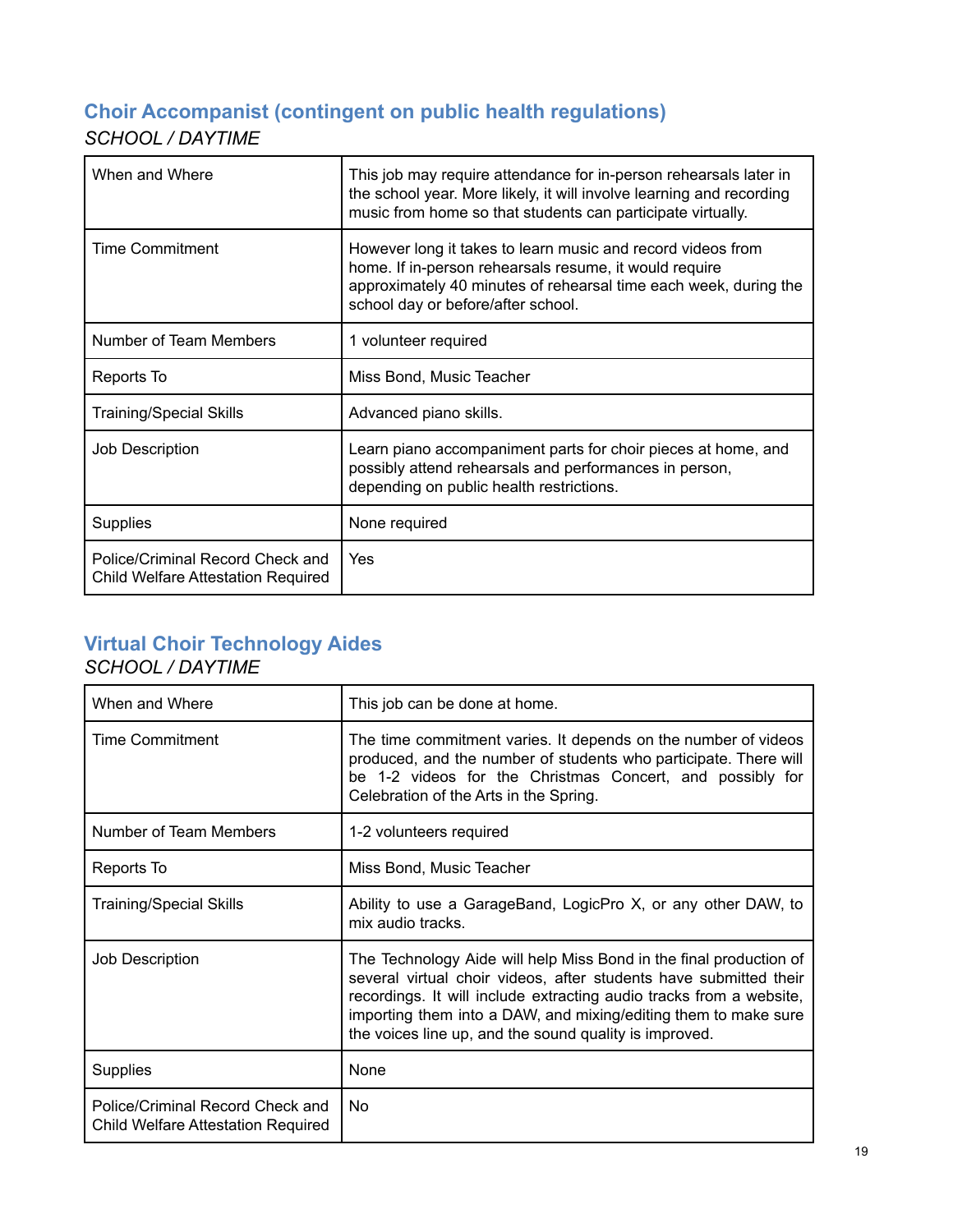### <span id="page-20-0"></span>**Coaching (contingent on public health regulations)** *SCHOOL / DAYTIME*

| When and Where                                                         | You will be leading 2-3 practices per week, an exhibition game<br>and tournament(s) all within the sport's specific "season" (usually<br>6-8 weeks). The majority of the commitment takes place before or<br>after school at JKCS in consultation with the Athletic Director. |
|------------------------------------------------------------------------|-------------------------------------------------------------------------------------------------------------------------------------------------------------------------------------------------------------------------------------------------------------------------------|
| <b>Time Commitment</b>                                                 | Concentrated over the season, approximately 20-24 hours                                                                                                                                                                                                                       |
| Number of Team Members                                                 | 1 volunteer required per sport                                                                                                                                                                                                                                                |
| Reports To                                                             | Mr. Fledderus, Athletic Director                                                                                                                                                                                                                                              |
| <b>Training/Special Skills</b>                                         | Previous coaching or playing experience in the sport of choice is<br>an asset for continued skill development. A love of working with<br>kids and an encouraging disposition are required!                                                                                    |
| <b>Job Description</b>                                                 | Details for each sport will be supplied. A staff supervisor assigned<br>to each sport will work with the coach to arrange any<br>administrative items, such as connecting with parents, arranging<br>transportation etc.                                                      |
| Supplies                                                               | N/A                                                                                                                                                                                                                                                                           |
| Police/Criminal Record Check and<br>Child Welfare Attestation Required | Yes                                                                                                                                                                                                                                                                           |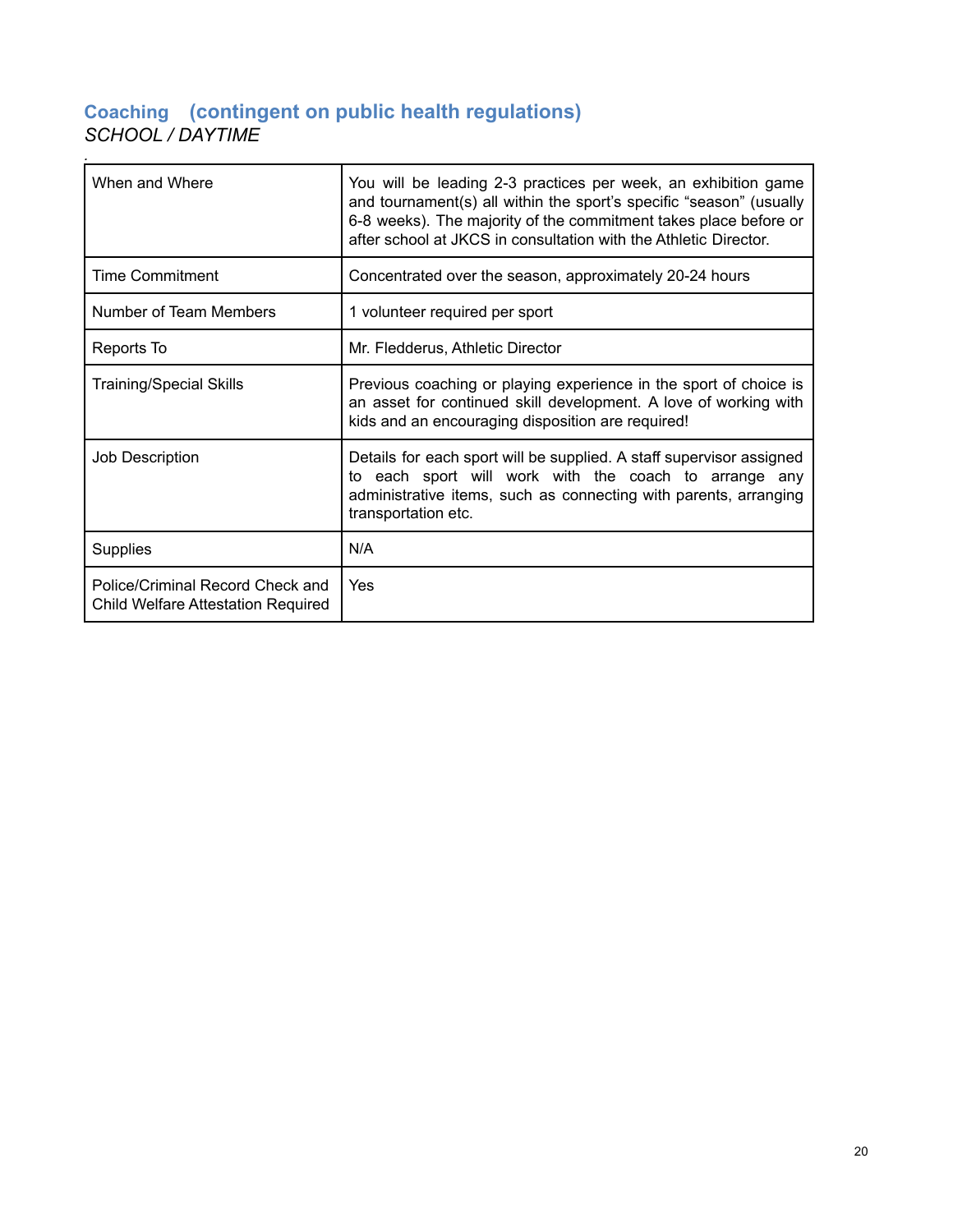# <span id="page-21-0"></span>**SCHOOL COMMUNITY**

# <span id="page-21-1"></span>**Community Events and Development Team (some events are contingent on public health regulations)** *DAYTIME / SCHOOL/ HOME*

| When and Where                                                                | This role calls for some flexibility in your schedule, occasional<br>presence in the school, and a passion for the very special<br>community events for which JKCS is famous!                                                                                                                                                                                                                                                                                                                                                                                                                                  |
|-------------------------------------------------------------------------------|----------------------------------------------------------------------------------------------------------------------------------------------------------------------------------------------------------------------------------------------------------------------------------------------------------------------------------------------------------------------------------------------------------------------------------------------------------------------------------------------------------------------------------------------------------------------------------------------------------------|
| <b>Time Commitment</b>                                                        | The time commitment will vary as this role is event based.<br>Approximately 2 hours per month.<br>JKCS Breakfasts at school - September, January<br>Celebration Dinner - November each year<br>Grandfriends Day - April<br>Golf Tournament - June                                                                                                                                                                                                                                                                                                                                                              |
| Number of Team Members                                                        | 12 volunteers required                                                                                                                                                                                                                                                                                                                                                                                                                                                                                                                                                                                         |
| Reports To                                                                    | Director of Development and/or Office Administrator                                                                                                                                                                                                                                                                                                                                                                                                                                                                                                                                                            |
| <b>Training/Special Skills</b>                                                | None required                                                                                                                                                                                                                                                                                                                                                                                                                                                                                                                                                                                                  |
| Job Description                                                               | Volunteers will use their skills and time to help school staff execute<br>the JKCS Breakfasts, Grandfriends Day, Celebration Dinner, Golf<br>Tournament and other school community events that need<br>assistance. Tasks may include, but are not limited to, event set up<br>and cleanup, assistance during events ensuring that refreshments<br>are available, distribution of programs, etc. A calendar will be created<br>to ensure coverage at all events.<br>*New this year: There will be fewer evening meetings at the<br>school and more conference calls and sharing information<br>via Google Docs. |
|                                                                               |                                                                                                                                                                                                                                                                                                                                                                                                                                                                                                                                                                                                                |
| Supplies                                                                      | None required                                                                                                                                                                                                                                                                                                                                                                                                                                                                                                                                                                                                  |
| Police/Criminal Record Check and<br><b>Child Welfare Attestation Required</b> | Yes                                                                                                                                                                                                                                                                                                                                                                                                                                                                                                                                                                                                            |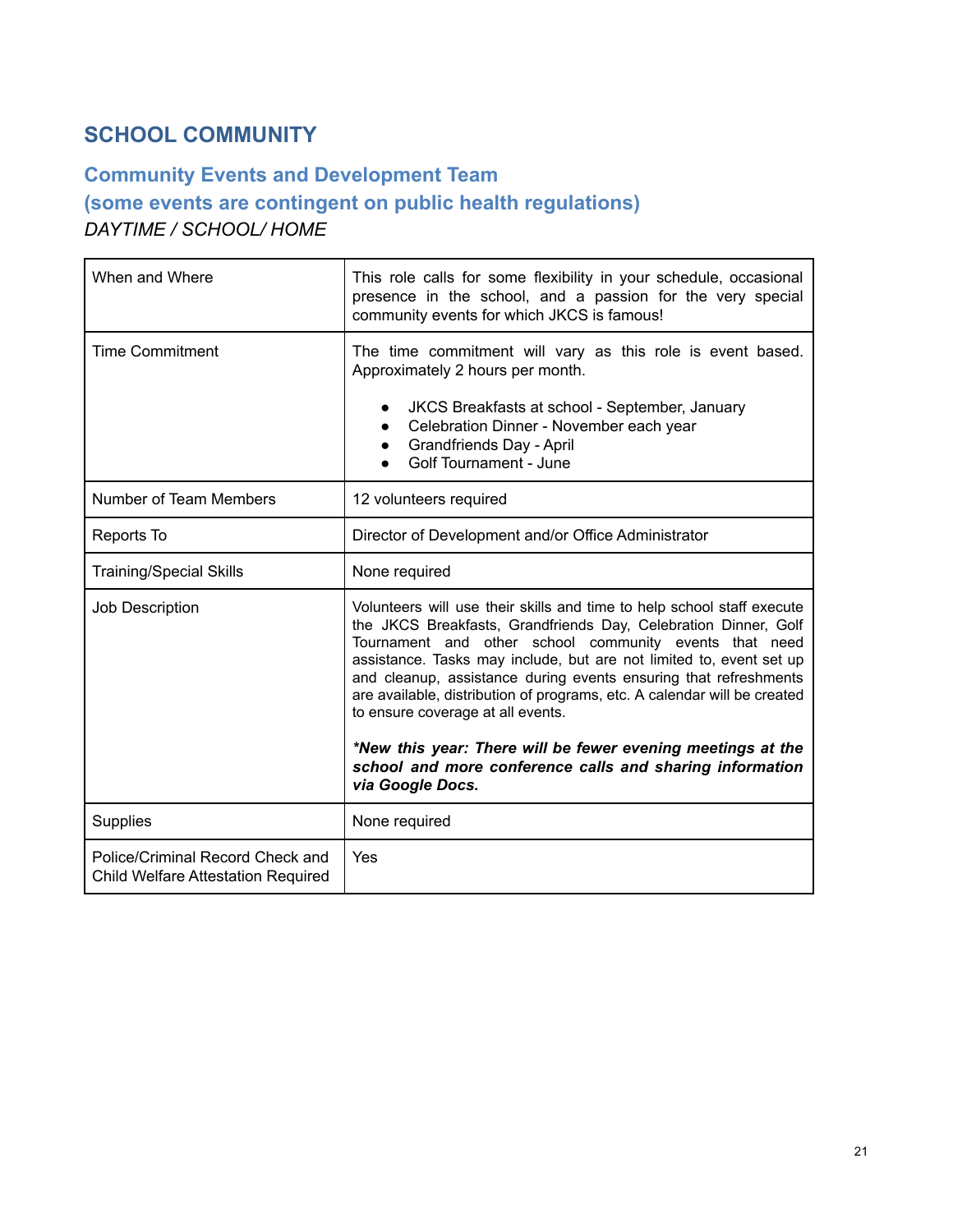### <span id="page-22-0"></span>**Supply Purchasing** *HOME / SCHOOL*

| When and Where                                                                | This role requires availability to shop on a regular basis and drop items<br>off at the school.                                                                                                                                                                                                                                              |
|-------------------------------------------------------------------------------|----------------------------------------------------------------------------------------------------------------------------------------------------------------------------------------------------------------------------------------------------------------------------------------------------------------------------------------------|
| Time Commitment                                                               | 1-2 hours each week to purchase supplies for school requirements and<br>events.                                                                                                                                                                                                                                                              |
| Number of Team Members                                                        | 2 volunteers required                                                                                                                                                                                                                                                                                                                        |
| Reports To                                                                    | Office Administrator                                                                                                                                                                                                                                                                                                                         |
| <b>Training/Special Skills</b>                                                | No training or skills are required, although a Costco membership would<br>be an asset.                                                                                                                                                                                                                                                       |
| Job Description                                                               | Based upon a list of supplies provided to you by the Office Administrator,<br>you will purchase groceries and supplies for school requirements and<br>events. Often buying in bulk, your ability to find a "great deal" is<br>appreciated. All receipts for purchases will be submitted to the Financial<br>Administrator for reimbursement. |
| <b>Supplies</b>                                                               | None required                                                                                                                                                                                                                                                                                                                                |
| Police/Criminal Record Check and<br><b>Child Welfare Attestation Required</b> | No                                                                                                                                                                                                                                                                                                                                           |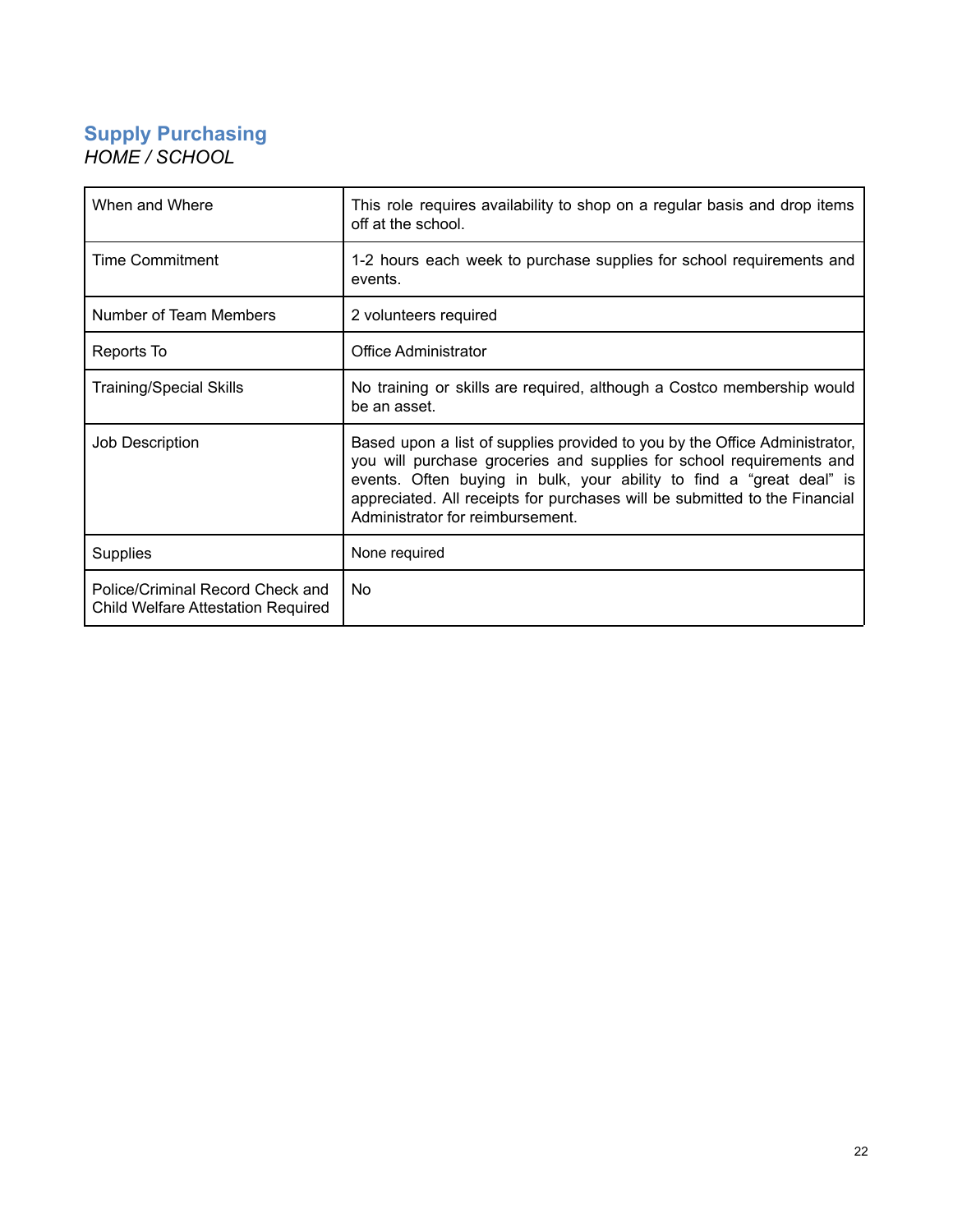### <span id="page-23-0"></span>**JKCS Bakers** *HOME*

| When and Where                                                                | This role requires availability to bake on a regular basis and drop items<br>off at the school. Baking is completed at home and delivered on the day<br>of various events throughout the school year.                                                                                                                                                                                                                                                                                                                                                                                                                                                                                                |
|-------------------------------------------------------------------------------|------------------------------------------------------------------------------------------------------------------------------------------------------------------------------------------------------------------------------------------------------------------------------------------------------------------------------------------------------------------------------------------------------------------------------------------------------------------------------------------------------------------------------------------------------------------------------------------------------------------------------------------------------------------------------------------------------|
| <b>Time Commitment</b>                                                        | 2-3 hours per month                                                                                                                                                                                                                                                                                                                                                                                                                                                                                                                                                                                                                                                                                  |
| Number of Team Members                                                        | 13 volunteers required (a Baker's Dozen!)                                                                                                                                                                                                                                                                                                                                                                                                                                                                                                                                                                                                                                                            |
| Reports To                                                                    | Director of Development and the Office Administrator                                                                                                                                                                                                                                                                                                                                                                                                                                                                                                                                                                                                                                                 |
| <b>Training/Special Skills</b>                                                | <b>Baking</b>                                                                                                                                                                                                                                                                                                                                                                                                                                                                                                                                                                                                                                                                                        |
| Job Description                                                               | This role requires bakers who take pride in and enjoyment from<br>providing their best home baking so that we can consistently provide the<br>warm welcome, that is our goal. Bakers are required to prepare baked<br>goods at home for school events and special evenings.<br>All baked goods must be nut-free and not store bought.<br>We require 13 bakers to prepare items for the following events:<br><b>High School Information Night - October</b><br>Parent Teacher Interviews- 2 dates in November, 1 date<br>in April<br>Grandfriends' Day - April<br>$\bullet$<br>Membership Meeting - May<br>$\bullet$<br><b>Graduation Ceremony - June</b><br>$\bullet$<br>Last Teacher Meeting - June |
| Supplies                                                                      | Bakers are required to supply their own ingredients. Please note that<br>part of your contribution to this team will be your donation of the supplies<br>used to make your baked goods.                                                                                                                                                                                                                                                                                                                                                                                                                                                                                                              |
| Police/Criminal Record Check and<br><b>Child Welfare Attestation Required</b> | <b>No</b>                                                                                                                                                                                                                                                                                                                                                                                                                                                                                                                                                                                                                                                                                            |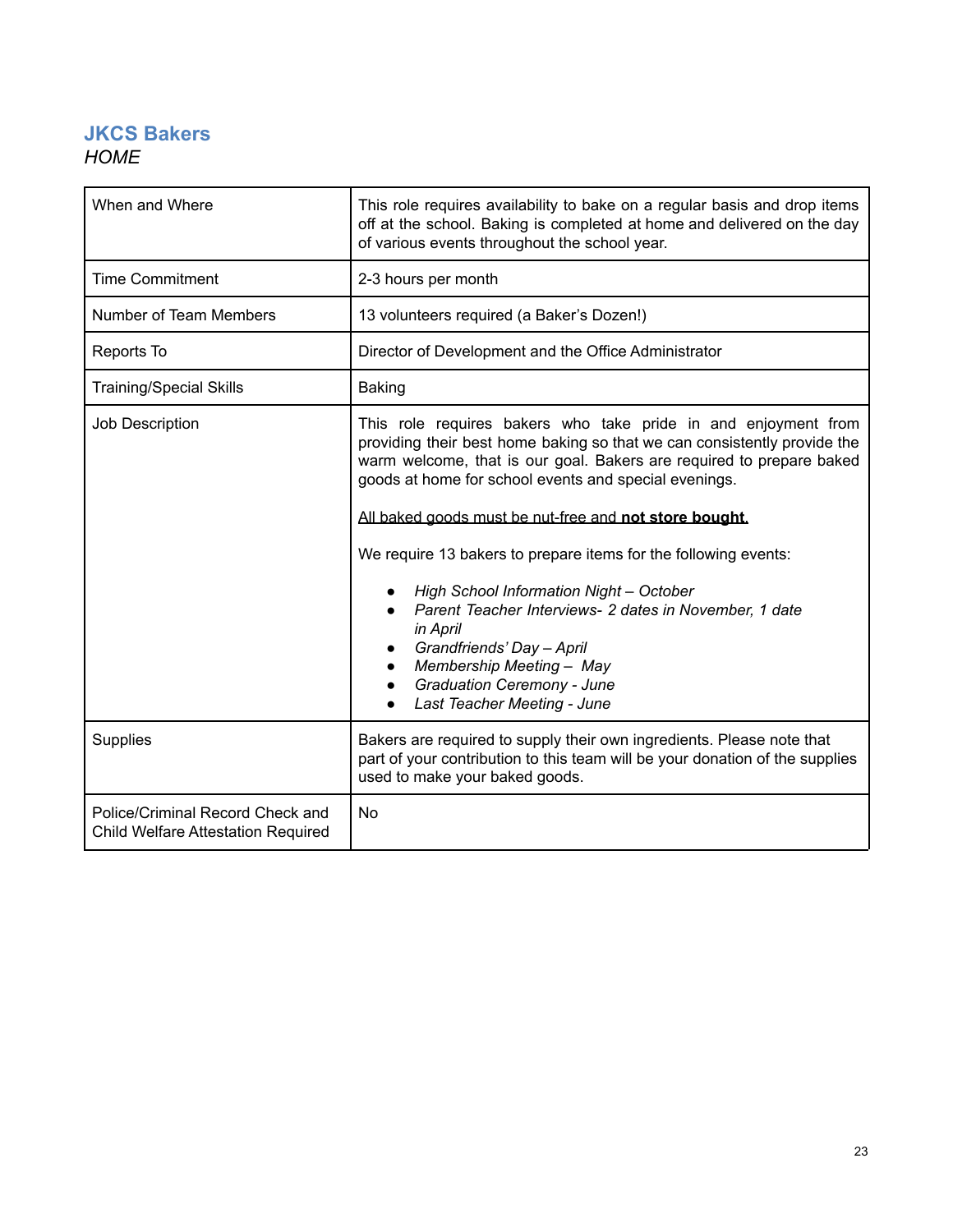### <span id="page-24-0"></span>**Class Art Parent** *SCHOOL*

| When and Where:                                                                 | This role is perfect for a parent who has flexible time to be in the school<br>during school hours.                                                                                                                                                                                                                                           |
|---------------------------------------------------------------------------------|-----------------------------------------------------------------------------------------------------------------------------------------------------------------------------------------------------------------------------------------------------------------------------------------------------------------------------------------------|
| Time Commitment:                                                                | A commitment to assist in the art room as needed. Approximately 3 hours<br>per month. A flexible schedule is a must, however many projects can be<br>done at your own pace.                                                                                                                                                                   |
| Number of Team Members:                                                         | 1 volunteer required                                                                                                                                                                                                                                                                                                                          |
| Reporting:                                                                      | Direct report to the Art Teacher.                                                                                                                                                                                                                                                                                                             |
| Training/Special Skills:                                                        | None required but a passion for art is an asset.                                                                                                                                                                                                                                                                                              |
| Job Description:                                                                | The Class Art Parent will assist the Art Teacher in coordinating and<br>establishing the art program. Duties include, but are not limited to,<br>preparing mediums and supplies, set up and/or clean up on special art<br>projects, mounting pieces, display of art on bulletin boards, support of<br>new ventures through some art research. |
| Supplies:                                                                       | None required                                                                                                                                                                                                                                                                                                                                 |
| Police/Criminal Records Check &<br>Child<br>Welfare<br>Attestation<br>Required: | Yes                                                                                                                                                                                                                                                                                                                                           |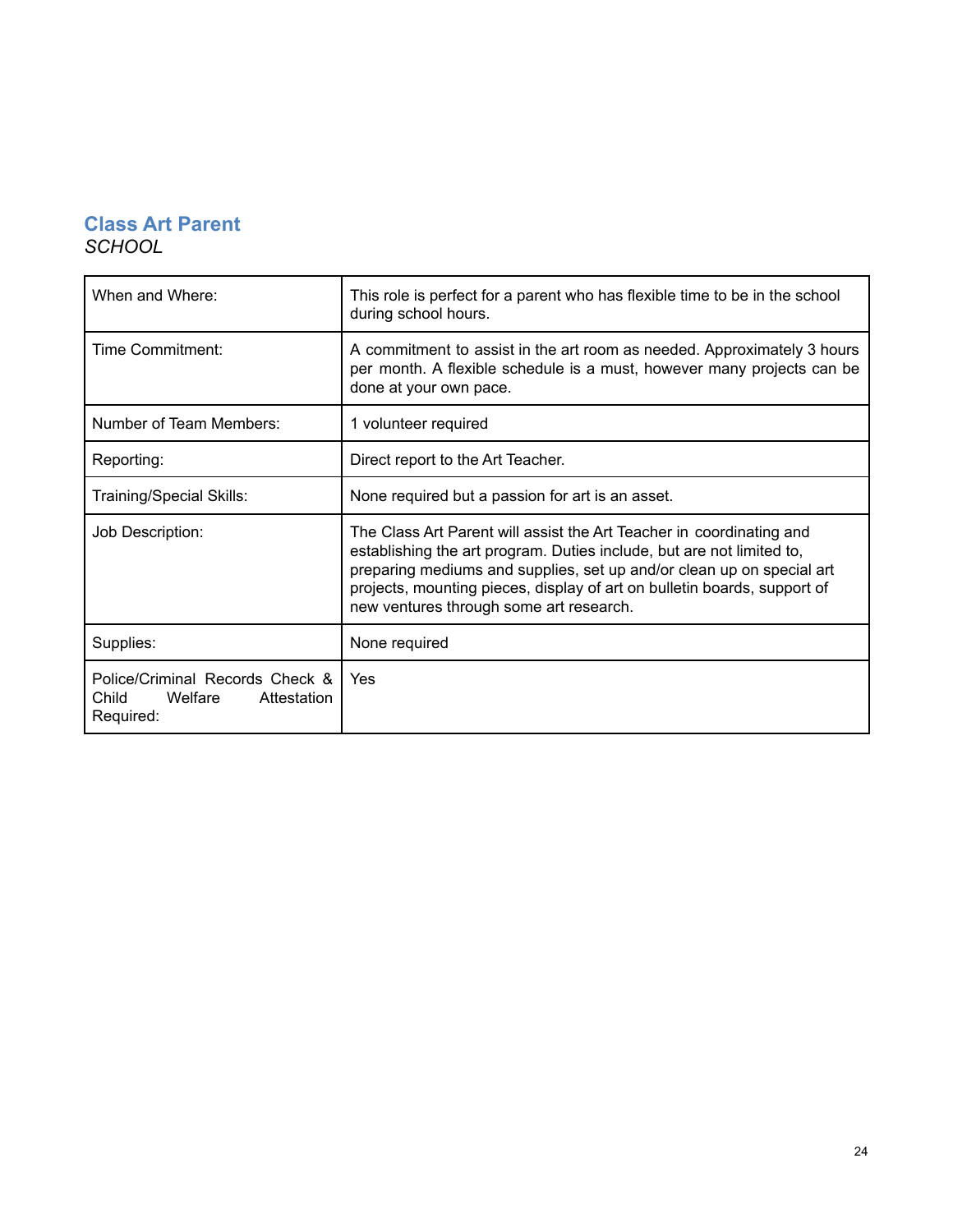# <span id="page-25-0"></span>**SENIOR GRADUATION**

### <span id="page-25-1"></span>**Grade 7 Parents Graduation Committee**

### *Please note that this committee is open to parents of Grade 7 students only. HOME / SCHOOL*

| When and Where                                                                | Most of the work of this role is limited to the final term of the<br>school year, culminating on graduation day.                                                                                                                                                                                                                                                                                                                                                                                                                                                                                                                                                                                                                                                                    |
|-------------------------------------------------------------------------------|-------------------------------------------------------------------------------------------------------------------------------------------------------------------------------------------------------------------------------------------------------------------------------------------------------------------------------------------------------------------------------------------------------------------------------------------------------------------------------------------------------------------------------------------------------------------------------------------------------------------------------------------------------------------------------------------------------------------------------------------------------------------------------------|
| <b>Time Commitment</b>                                                        | 10 - 15 hours<br>Planning meetings will be held as needed. The graduation<br>committee is required to assist the day before graduation and on<br>graduation day.                                                                                                                                                                                                                                                                                                                                                                                                                                                                                                                                                                                                                    |
| Number of Team Members                                                        | 10                                                                                                                                                                                                                                                                                                                                                                                                                                                                                                                                                                                                                                                                                                                                                                                  |
| Reports To                                                                    | Director of Development                                                                                                                                                                                                                                                                                                                                                                                                                                                                                                                                                                                                                                                                                                                                                             |
| <b>Training/Special Skills</b>                                                | None required                                                                                                                                                                                                                                                                                                                                                                                                                                                                                                                                                                                                                                                                                                                                                                       |
| Job Description                                                               | In Person:<br>This team is an integral part of the success of the Grade 8<br>graduation held the last week of school. To allow the graduation<br>celebration to be enjoyed by all graduating students and their<br>families, your team assists with all aspects of the Grade 8<br>graduation ceremony and reception, including set-up, decoration,<br>and clean-up at both the church and banquet hall locations.<br>Mandatory Event dates (a day or two will be assigned to you):<br>Evening before graduation day (for decorating church)<br>$\bullet$<br>Graduation day (morning, decorating banquet hall)<br>$\bullet$<br>Graduation day (afternoon at church in gymnasium)<br>Virtual:<br>Meetings will take place remotely and continue to plan for a virtual<br>celebration. |
| Supplies                                                                      | All supplies are provided.                                                                                                                                                                                                                                                                                                                                                                                                                                                                                                                                                                                                                                                                                                                                                          |
| Police/Criminal Record Check and<br><b>Child Welfare Attestation Required</b> | <b>No</b>                                                                                                                                                                                                                                                                                                                                                                                                                                                                                                                                                                                                                                                                                                                                                                           |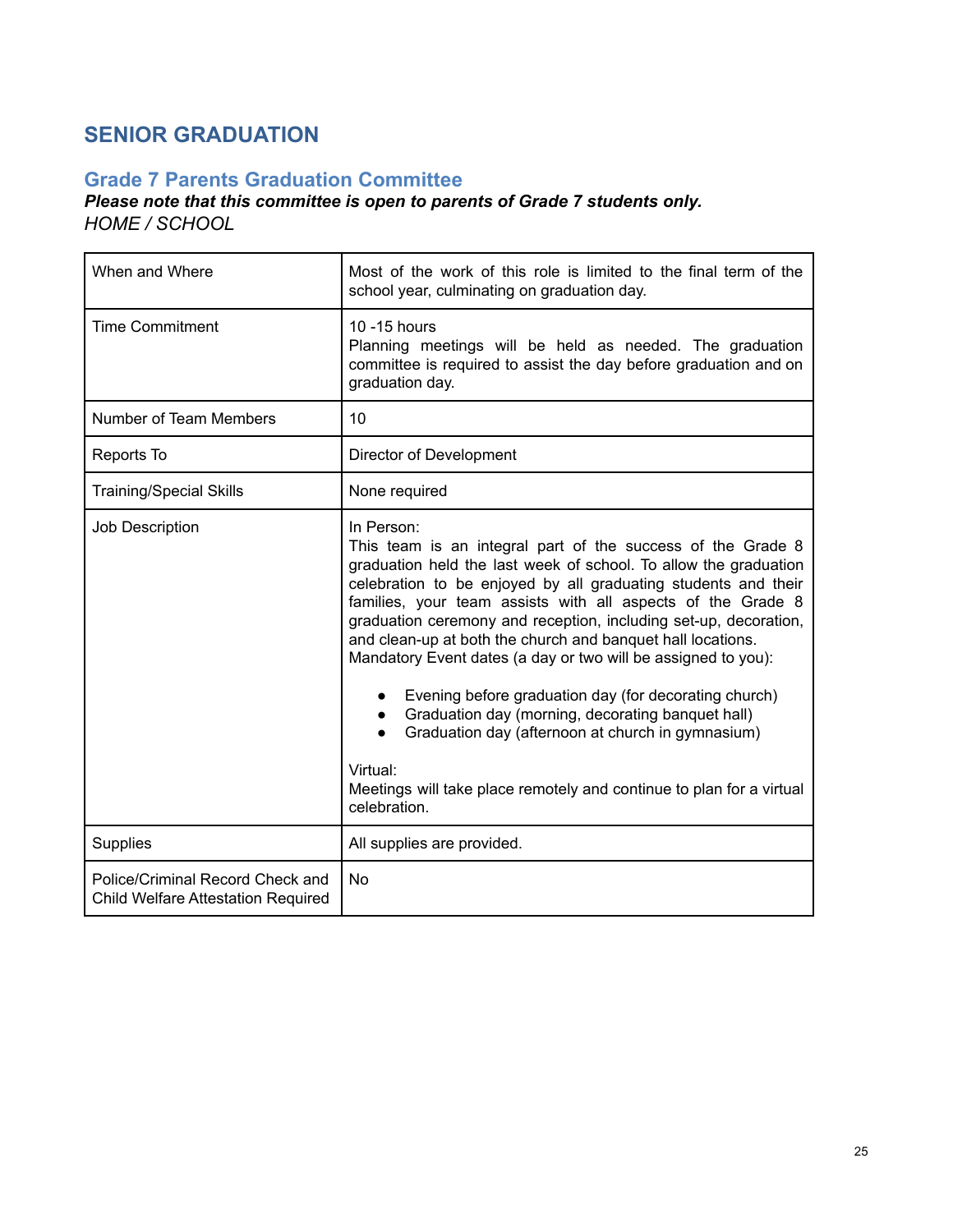### <span id="page-26-0"></span>**Grade 8 Parents Graduation Committee**

### *Please note that this committee is open to parents of Grade 8 students only. HOME / SCHOOL*

| When and Where                                                                | Meetings to assist in planning the Grade 8 graduation occur well<br>in advance of the graduation.                                                                                                                                                                                                                                                               |
|-------------------------------------------------------------------------------|-----------------------------------------------------------------------------------------------------------------------------------------------------------------------------------------------------------------------------------------------------------------------------------------------------------------------------------------------------------------|
| <b>Time Commitment</b>                                                        | One initial meeting will be conducted in January to prepare for the<br>vision and direction of the graduation theme. The majority of<br>communication is conducted via email/conference calls once the<br>initial vision for the ceremony is finalized. A Google Doc will be<br>used for the committee to track their work and provide updates to<br>the group. |
| Number of Team Members                                                        | 10                                                                                                                                                                                                                                                                                                                                                              |
| Reports To                                                                    | Director of Development                                                                                                                                                                                                                                                                                                                                         |
| <b>Training/Special Skills</b>                                                | No special skills are required.                                                                                                                                                                                                                                                                                                                                 |
| Job Description                                                               | The work completed by this committee is primarily based on<br>decisions made in their regular meetings.<br>You will join a team of Grade 8 parents to plan and coordinate the                                                                                                                                                                                   |
|                                                                               | Grade 8 graduation ceremony and reception. You will ensure all<br>necessary steps are completed for the sourcing and purchasing of<br>all gifts, items, decorations for the church and banquet hall,<br>source and liaise with suppliers as needed and work side by side<br>with the Director of Development to create a memorable<br>graduation ceremony.      |
| <b>Supplies</b>                                                               | All supplies will be provided. Should you be required to purchase<br>any supplies, all expenses will be reimbursed upon submission of<br>receipts, invoices and/or proofs of purchase.                                                                                                                                                                          |
| Police/Criminal Record Check and<br><b>Child Welfare Attestation Required</b> | <b>No</b>                                                                                                                                                                                                                                                                                                                                                       |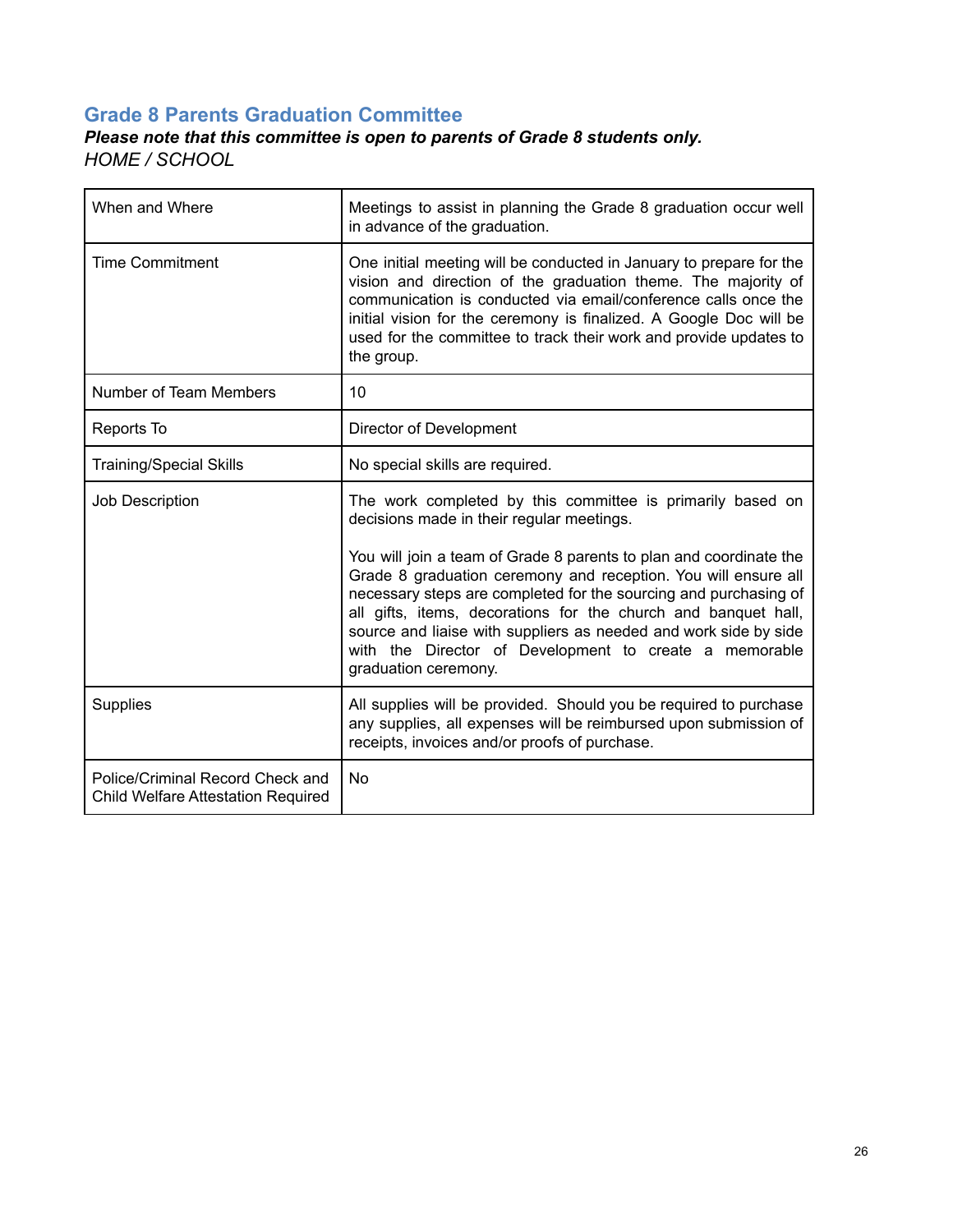# <span id="page-27-0"></span>**BOARD OF DIRECTORS**

### <span id="page-27-1"></span>**Board of Directors – Overview**

These positions are filled from the JKCS membership and elected each year at the Annual Membership Meeting. Board members sit for a three-year term, unless they step down or are removed earlier in accordance with the JKCS Bylaws. The Board consists of nine members. All Board members must be 18 years of age or older and not *currently involved in a personal bankruptcy under Ontario law.*

All Board members are required to sit on adjacent committees to fulfill their volunteer obligations as outlined by *the GIFTS program.*

### <span id="page-27-2"></span>**CHAIR**

- Will call and preside at all meetings using accepted parliamentary procedure.
- Will prepare agendas for Board and General meetings and ensure distribution.
- Will be the signing officer for the corporation; can be required to bind the corporation.
- Will be the primary spokesperson for the organization as well as the liaison with the Principal.
- Will be responsible for ensuring that the Board of Directors and its members are aware of and fulfill their governance responsibilities as well as conduct board business effectively and efficiently.
- Along with fellow Board members, will be responsible for managing the strategic development of JKCS while adhering to the bylaws and mission statement, ensuring the needs of the membership are met.

#### <span id="page-27-3"></span>**VICE-CHAIR**

- In the absence of the Chair, will call and preside at all meetings, prepare agendas, act as spokesperson, etc.
- Will assist the Chair in the performance of their duties and act as Chairperson of certain committees as designated by the Chair.
- Willingness to serve on at least one committee as deemed timely or appropriate by the newly elected Board.
- To possess knowledge and skills in one or more areas of board governance (e.g., policy, finance, programs, and personnel) would be an asset to this position.

### <span id="page-27-4"></span>**SECRETARY**

- Will be responsible for ensuring that accurate and sufficient documentation exists to meet legal requirements.
- Will record minutes of meetings, ensure their accuracy and availability, propose policies and files in Policy Manual, and remind Board members of various reports and their reporting deadlines.
- Requirements of minutes may vary with the jurisdiction but should include at a minimum:
	- o date, time, location of meeting
	- o list of those present and absent
	- o list of items discussed
	- o list of reports presented
	- o text of motions presented and description of their disposition
- Will ensure good communication among the Board and the Membership on behalf of the Board.
- Will prepare the Annual Board calendar.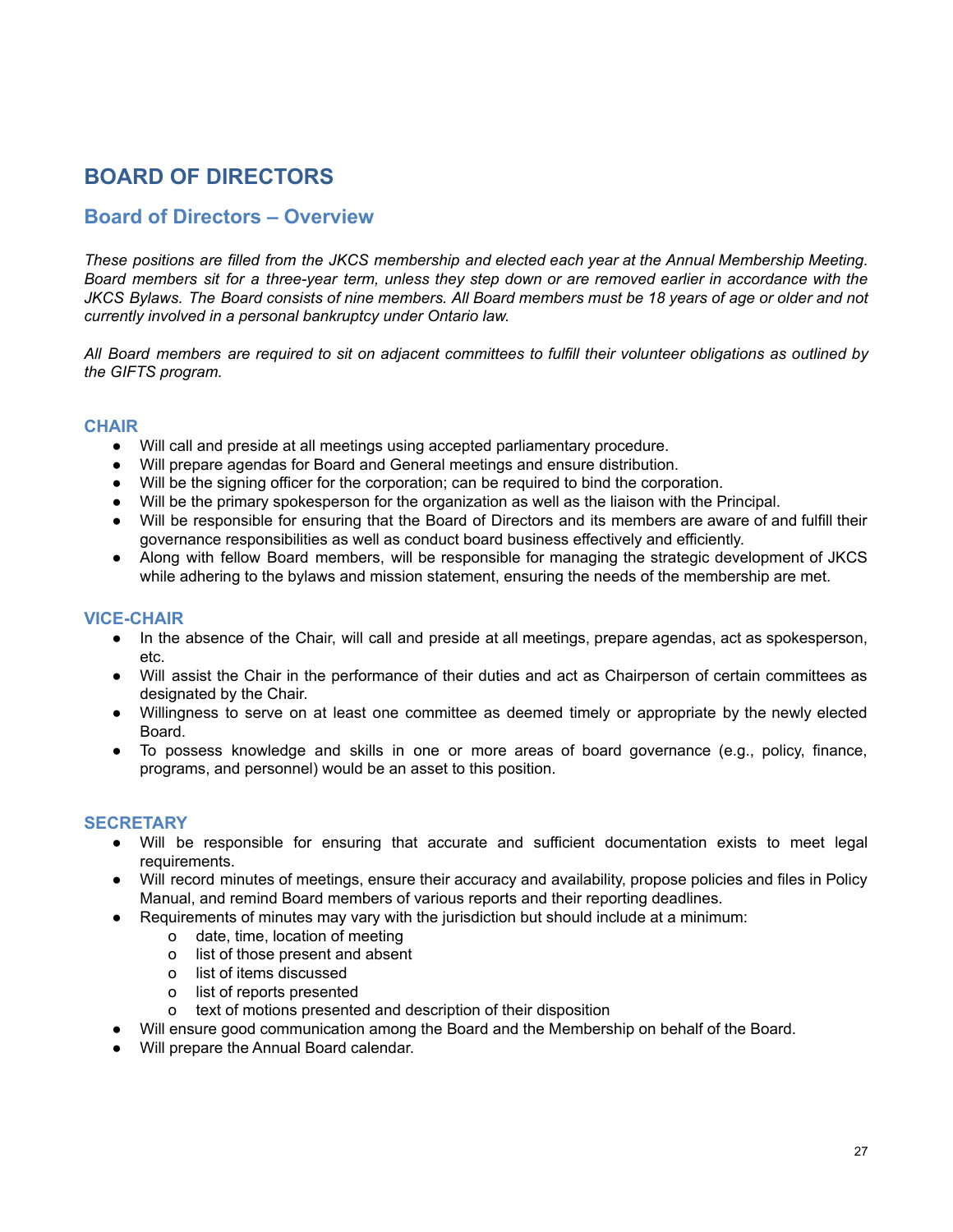### <span id="page-28-0"></span>**TREASURER**

- This position is one of the most demanding positions on the board as far as time goes.
- Will be required to attend all board meetings (one per month), attend all finance meetings, and attend and present financial information at membership meetings.
- Will be a member of the Finance Committee and may or may not act as the chair of this committee.
- Will manage, with the finance committee, the board's review of and action related to the board's financial responsibilities
- It is not mandatory but strongly recommended that the person taking this position has an accounting background as they are ultimately responsible for the full financial operations of the school in accordance with 5.05 of the by-laws.
- A good majority of the actual day to day working for this position is completed by the Financial Administrator who answers directly to the Treasurer, thus making it even more important to have the financial background to be able to quickly and effectively oversee this position.

### <span id="page-28-1"></span>**BUILDING AND MAINTENANCE COMMITTEE REPRESENTATIVE**

- Will ensure the JKCS school facility is maintained according to generally accepted standards regarding frequency and quality of work.
- The Building and Maintenance Committee, on which the Representative sits, reports significant activity directly to the Board
- Where maintenance and improvement expenses are deemed to be material by the committee, the committee must first receive approval from the Board before they proceed.
- Will work with the JKCS Facility Director in identifying maintenance issues and areas where facility repairs and improvements are necessary.
- Will review and maintain the janitorial contract as well as other service contracts, including Snow Plowing, Grass Maintenance, Garbage Service, HVAC Maintenance, Security Services, and other contracts as they arise.

### <span id="page-28-2"></span>**IT REPRESENTATIVE**

- This Board position oversees the planning and executing of IT.
- The IT Representative is required to be a Member of the IT Committee.
- This position reports directly to the Board on any activity with regards to the IT curriculum as well as the equipment belonging to JKCS.
- Frequently on call to staff and outside vendors in the absence of the Administrator.

### <span id="page-28-3"></span>**CONTRACT PARTNERSHIP COMMITTEE (CPC) REPRESENTATIVE**

- The CPC Representative reports monthly to the Board on activity or changes involving various JKCS contracts including, but not limited to, staff and personnel contracts and teacher pension issues.
- The CPC, on which the Representative sits, reports to the Board on the annual contract procedure and assists the Board in the development of staff-related policies. They ensure that staff contracts are managed in accordance with the chart.
- Advisement of annual salary increases is also a requirement of this role.